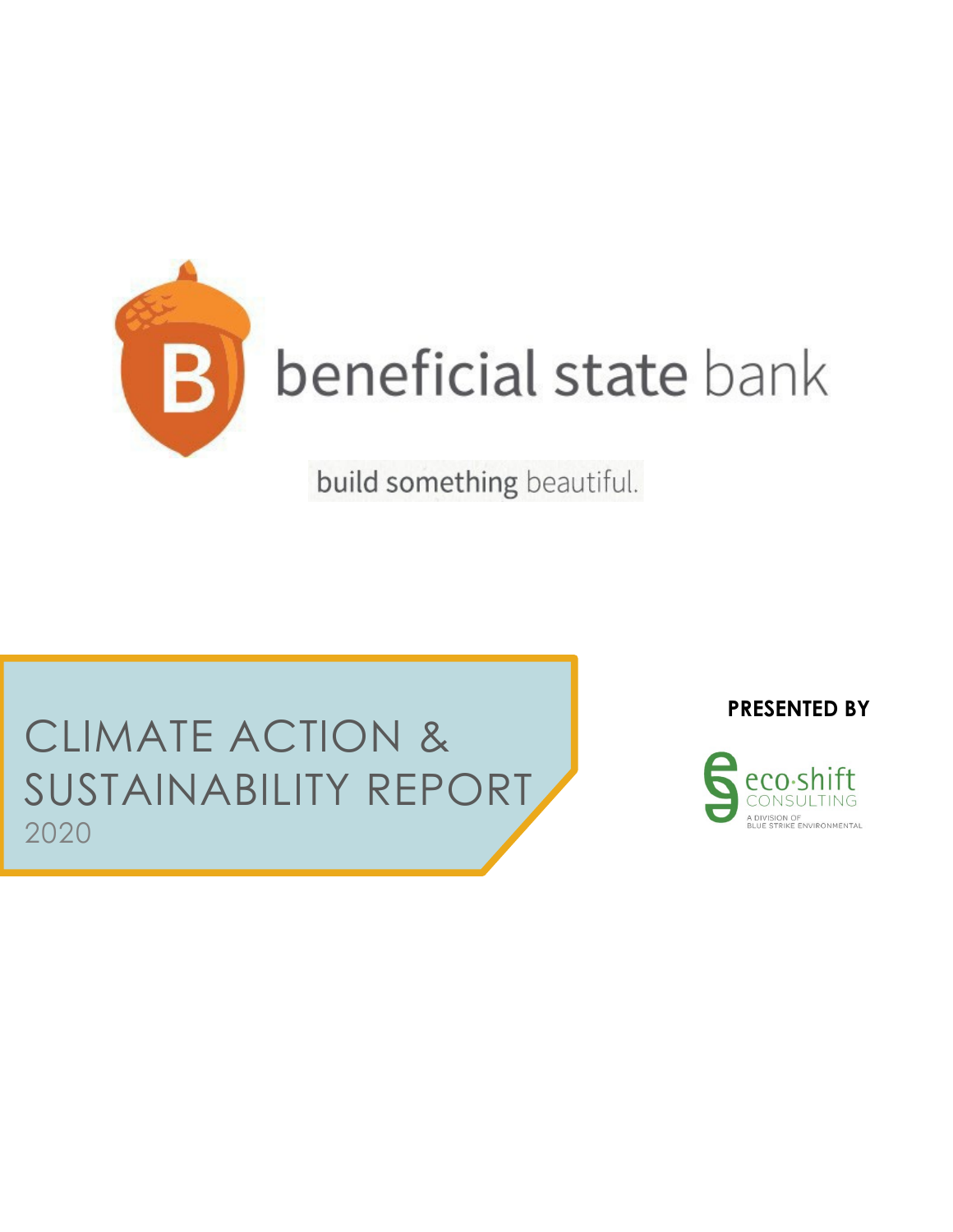## TABLE OF CONTENTS

| 1. EXECUTIVE SUMMARY NEWSFILM AND THE RESIDENCE OF A SERIES OF A SERIES OF A SERIES OF A SERIES OF A SERIES OF                                                                                                                 |    |  |
|--------------------------------------------------------------------------------------------------------------------------------------------------------------------------------------------------------------------------------|----|--|
|                                                                                                                                                                                                                                |    |  |
|                                                                                                                                                                                                                                |    |  |
|                                                                                                                                                                                                                                |    |  |
|                                                                                                                                                                                                                                |    |  |
|                                                                                                                                                                                                                                |    |  |
|                                                                                                                                                                                                                                |    |  |
|                                                                                                                                                                                                                                |    |  |
| 4. RECENT & ONGOING ACTIONS MANUSCRIPT OF THE RECENT OF THE RECENT OF THE RECENT OF THE RECENT OF THE RECENT OF THE RECENTLE OF THE RECENTLE OF THE RECENTLE OF THE RECENTLE OF THE RECENTLE OF THE RECENTLE OF THE RECENTLE O |    |  |
|                                                                                                                                                                                                                                |    |  |
| APPENDIX A: GHG INVENTORY METHODOLOGY MERRICLE AND THE MANUSCRIPTION OF THE MANUSCRIPTION OF THE MANUSCRIPTION                                                                                                                 |    |  |
|                                                                                                                                                                                                                                |    |  |
|                                                                                                                                                                                                                                | 25 |  |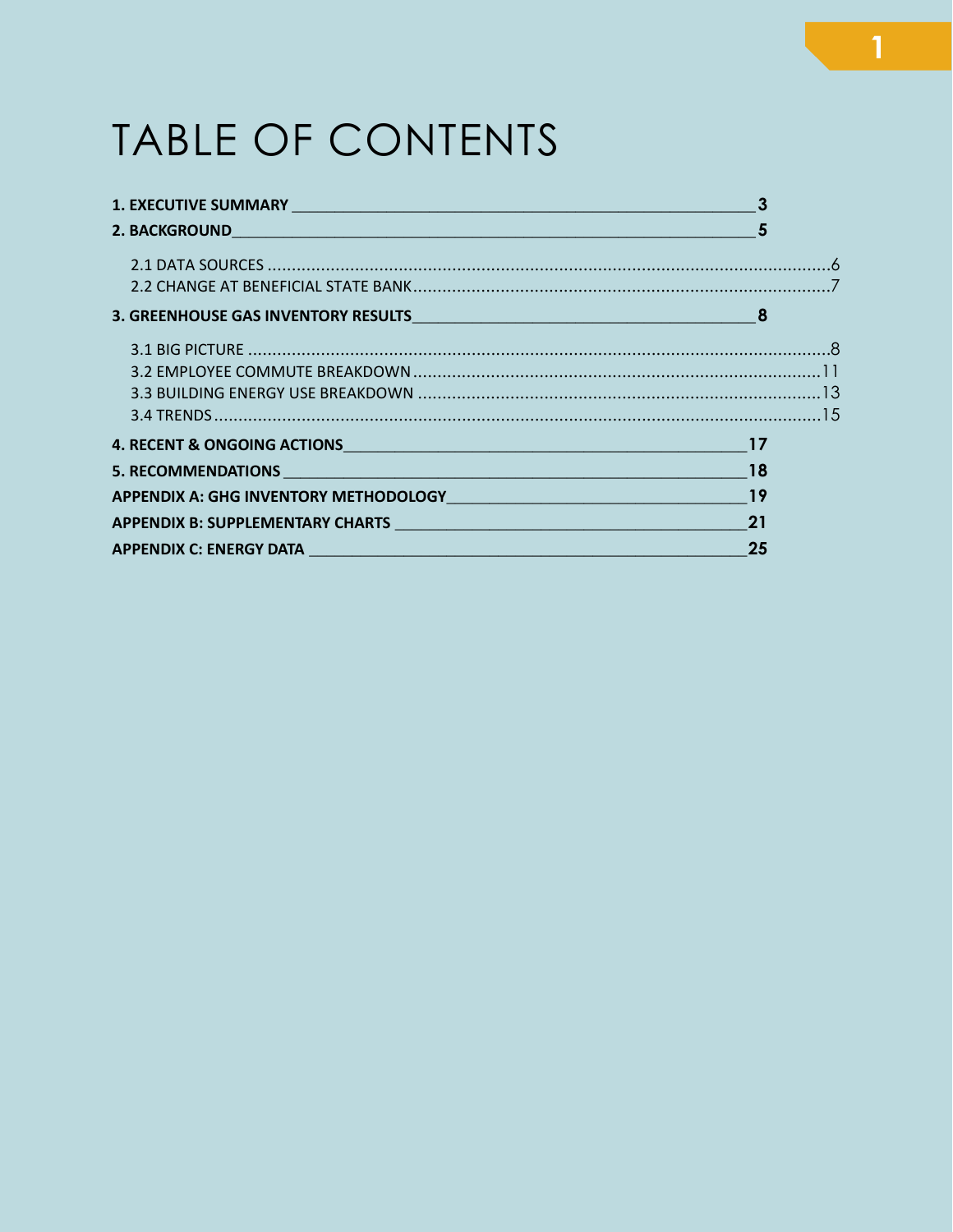## TABLE OF FIGURES

| Figure 9: Natural gas use by location (locations not listed do not use natural gas)14 |     |
|---------------------------------------------------------------------------------------|-----|
|                                                                                       |     |
|                                                                                       |     |
|                                                                                       |     |
|                                                                                       | .22 |
|                                                                                       |     |
|                                                                                       |     |
|                                                                                       |     |
|                                                                                       |     |
|                                                                                       |     |
|                                                                                       |     |
|                                                                                       |     |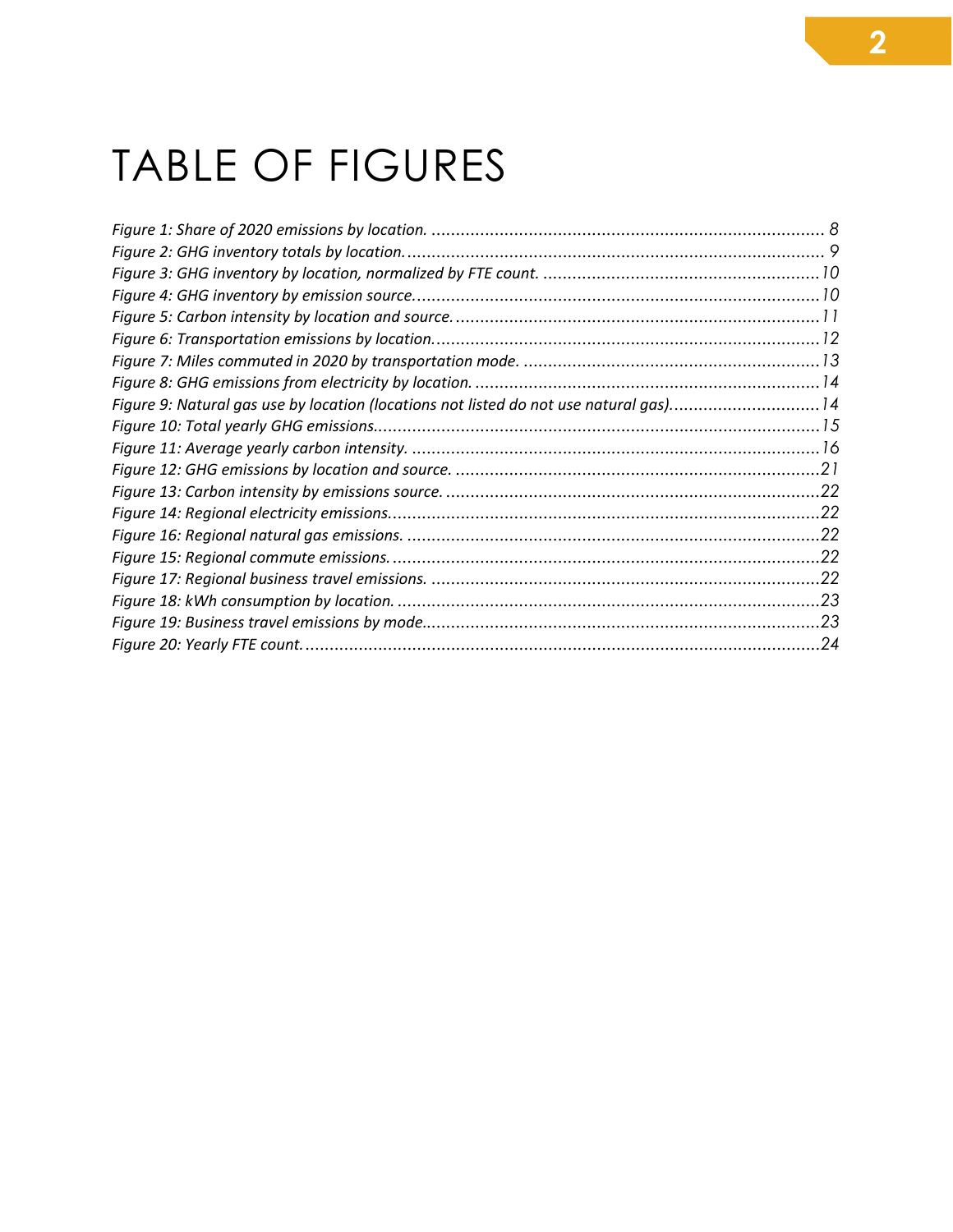# <span id="page-3-0"></span>1. EXECUTIVE SUMMARY

Beneficial State is a state-chartered, federally regulated, for-profit banking organization whose economic interest is owned entirely by a non-profit foundation of the same name. Founded in 2007, Beneficial State Bank operates from a triple-bottom-line perspective that allows it to place importance on its social justice, environmental resilience, and economic sustainability, while meeting the needs of its communities.

Beneficial State is mandated to produce meaningful social justice and environmental benefits in an economically sustainable manner. To support this mission, Beneficial State Bank conducts a yearly greenhouse gas (GHG) inventory and implements actions to reduce GHG emissions. Beneficial State Bank also has ongoing initiatives to reduce environmental impacts in areas of energy, waste, and transportation, which are detailed in this report.

In early 2020 the world felt the impacts of the novel COVID-19 virus, causing the shutdown of many sectors of society. In response, Beneficial State Bank branch hours and lobby access were limited and work-from-home policies were implemented. Impacts on the 2020 GHG inventory include reduced employee commute travel, business travel, and other reductions in resource consumption.

This 2020 Beneficial State Bank Climate Action and Sustainability Report provides current figures for GHG emissions, updated trending, an overview of current initiatives, and a set of recommendations to achieve deeper emissions reductions.

Some highlights of the report include:

- Total GHG emissions in 2020 were 429.5 metric tons of carbon dioxide equivalent (MTCO2e). This represents a decrease of 33.6% from 2019 levels.
- Emissions per full-time employee (FTE) decreased from 2.8 MTCO2e/FTE in 2019 to 1.9 MTCO2e/FTE in 2020.
- The Portland MLK branch reduced its carbon footprint from 69.9 MTCO2e in 2019 to 45.0 MTCO2e in 2020, a reduction of 34%.
- The Oakland branch reduced its carbon footprint from 50.2 MTCO2e in 2019 to 39.7 MTCO2e in 2020, a reduction of 21%.
- The Seattle branch reduced its carbon footprint from 17.2 MTCO2e in 2019 to 14.7 MTCO2e in 2020, a reduction of 14%.
- Emissions from the East Los Angeles branch increased from 45.4 MTCO2e in 2019 to 46.2 MTCO2e in 2020, an increase of 2%.
- The largest contributor to emissions was purchased electricity, which made up 40.5% of total emissions in 2020. This marks a change from 2019, when the largest share of emissions came from employee commutes.
- The second-largest source of emissions in 2020 was from employee commutes, which were responsible for 23.7% of emissions, followed by natural gas use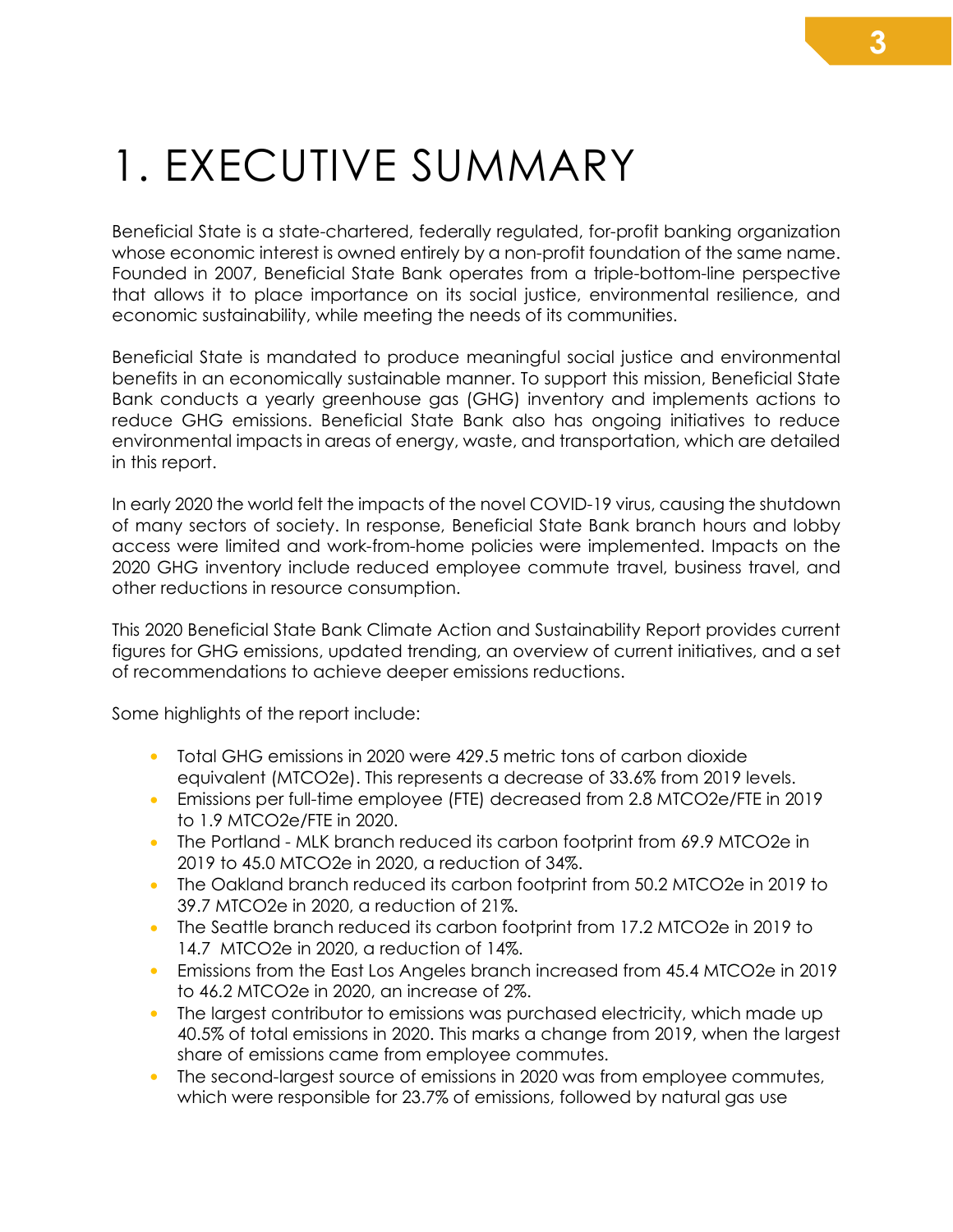(13.4%), waste disposal (9.2%), business travel (7.4%), and information technology (IT) purchases (4.5%). Paper purchases comprised 0.6% of total emissions in 2020, and less than 1% of total emissions came from water use and company fleet vehicle use combined.

Section 3 provides a graphical summary of the 2020 GHG emissions, both total and normalized per FTE, as well as a breakdown by source for each location and year-overyear trends.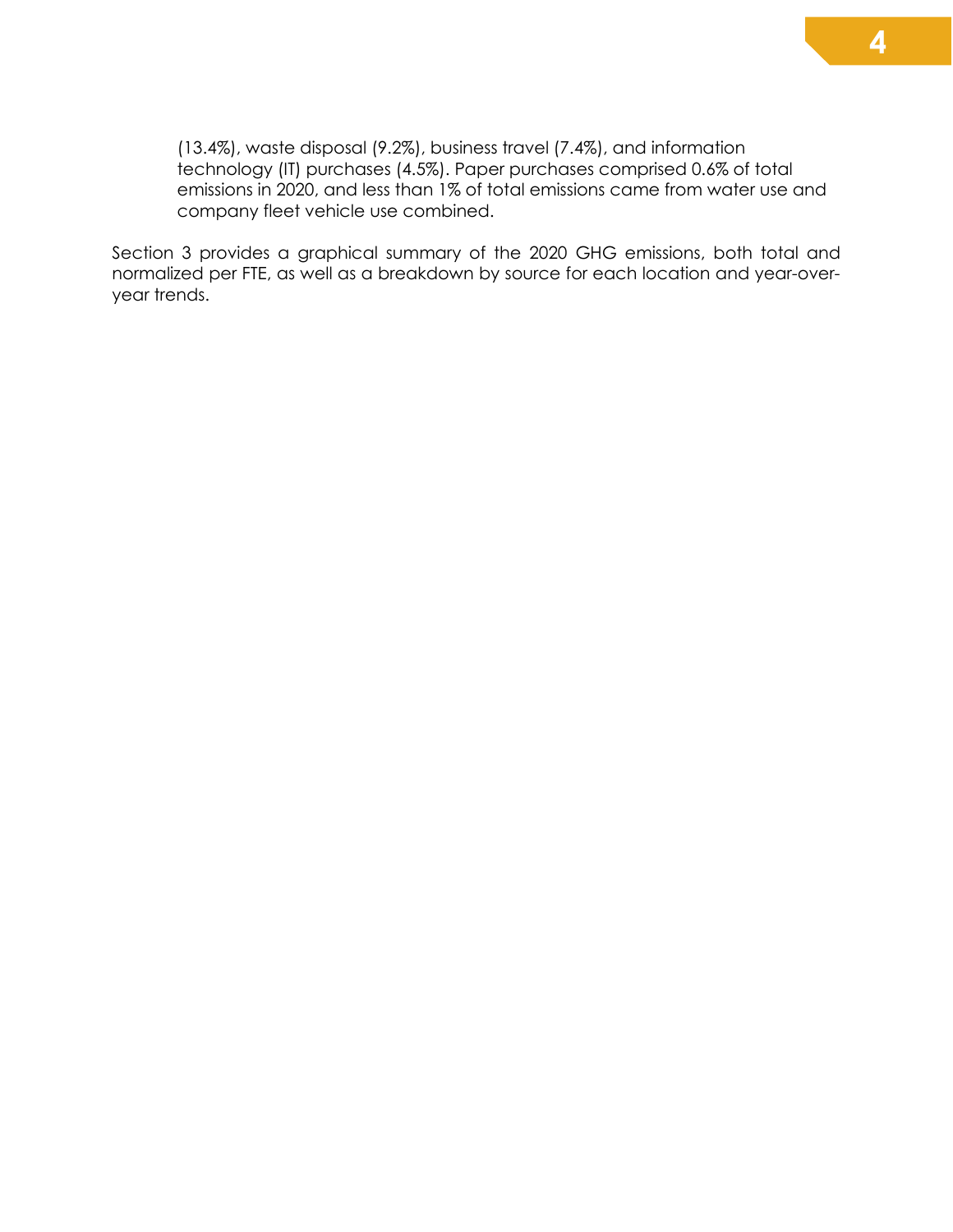# <span id="page-5-0"></span>2. BACKGROUND

To reduce environmental harm, a business must first evaluate its sources of impact. Of particular importance today is the burning of fossil fuels, which emit greenhouse gases into the atmosphere, hastening anthropogenic climate change. The task of creating a carbon neutral business begins with a greenhouse gas (GHG) inventory, which sets the stage for determining and implementing actions to reduce emissions. A GHG inventory determines an organization's direct and indirect emissions so that opportunities for emission reductions can be prioritized.

Not all GHG emissions related to an organization are under the direct financial or operational control of that organization, and therefore care must be taken to draw an appropriate organization boundary for the GHG inventory. Sources of GHG emissions are separated into a uniformly recognized categorization of emission 'Scopes':

- Scope 1: Direct, on-site burning of fossil fuels, such as natural gas consumption
- Scope 2: Emissions from purchased electricity
- Scope 3: Indirect emissions over which Beneficial State Bank may have limited control, such as employee commutes, paper purchases, or air travel.

Scope 1 and 2 emissions are under the bank's operational control and have a direct impact on operating costs. For this reason, many businesses find it more important to focus on reducing these emissions rather than Scope 3 emissions. In some areas, such as purchased paper and air travel, reducing Scope 3 emissions can also reduce operating costs. In other areas, such as employee commutes, there may be no impact on operating costs, but emissions are a significant percent of overall impact and thus should be included. The Beneficial State Bank GHG inventory covers all Scope 1 and 2 emissions and several Scope 3 emissions categories, including business travel, employee commutes, purchased paper, water usage, waste, and IT purchases.

The 2020 GHG inventory includes the following Beneficial State Bank locations, including the Beneficial State Foundation office in Oakland:

Bakersfield, CA 3401 Pacheco Road, Suite A Bakersfield, CA 93313

Fresno, CA 170 W Shaw Avenue Fresno, CA 93704 Phone: 559.271.4733 | Fax: 559.229.2319 East Los Angeles, CA 3626 East First Street Los Angeles, CA 90063 Phone: 323.264.3310 | Fax: 323.264.8057

Oakland, CA (bank) 1438 Webster Street, Suite 100 Oakland, CA 94612 Phone: 888.326.2265 | Fax: 510.558.8440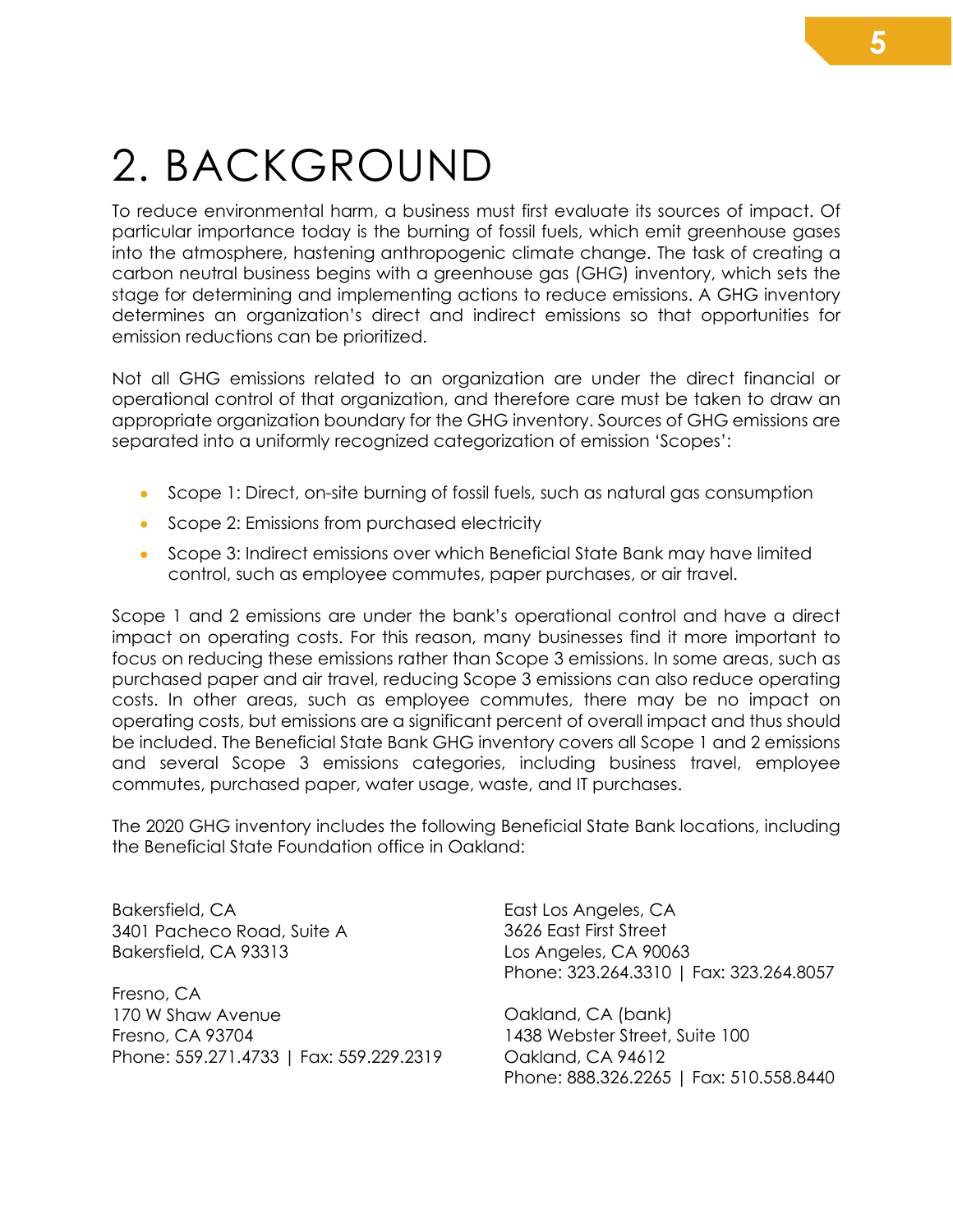Oakland, CA (corporate) 1438 Webster Street, Suite 300 Oakland, CA 94612

Porterville, CA 268 N Main Street Porterville, CA 93257

Portland, OR (Downtown) 1101 SW Washington Street Portland, OR 97205

Portland, OR (MLK) 2002 NE MLK Jr. Blvd Portland, OR 97212 Phone: 503.287.7537

Portland, OR (Rose City) 5636 NE Sandy Blvd Portland, OR 97213 Phone: 503.445.8700

Portland, OR (Pearl) 320 NW 10<sup>th</sup> Avenue Portland, OR 97209 Phone: 503.445.2150

Portland, OR (St. Johns) 8040 N. Lombard Street Portland, OR 97203

Sacramento, CA 980 9th Street, Suite 2080 Sacramento, CA 95814

Santa Rosa, CA 804 4th Street Santa Rosa, CA 95404

Seattle, WA 2720 Third Avenue, Suite 1 Seattle, WA 98121 Phone: 888.326.2265 | Fax: 206.241.9916

Visalia, CA 4025 West Caldwell Avenue Visalia, CA 93277

### <span id="page-6-0"></span>**2.1 DATA SOURCES**

The Beneficial State Bank GHG inventory used utility data from 2020, expense reports, a short work and commute travel survey, and headcount numbers provided by the bank. For some emission sources, results were scaled up or down from the 2019 inventory based on the change in employees at each branch. The methodology is based on widely accepted GHG accounting standards (see Appendix A: GHG Inventory Methodology).

For the first time, Beneficial State Bank has included the life cycle greenhouse gas impacts of information technology (IT) purchases in this year's inventory. These impacts occur during material extraction, product manufacturing, and shipping, and are based on methodologies from the GHG Protocol for Information & Communication Technologies (More on these calculations can also be found in Appendix A).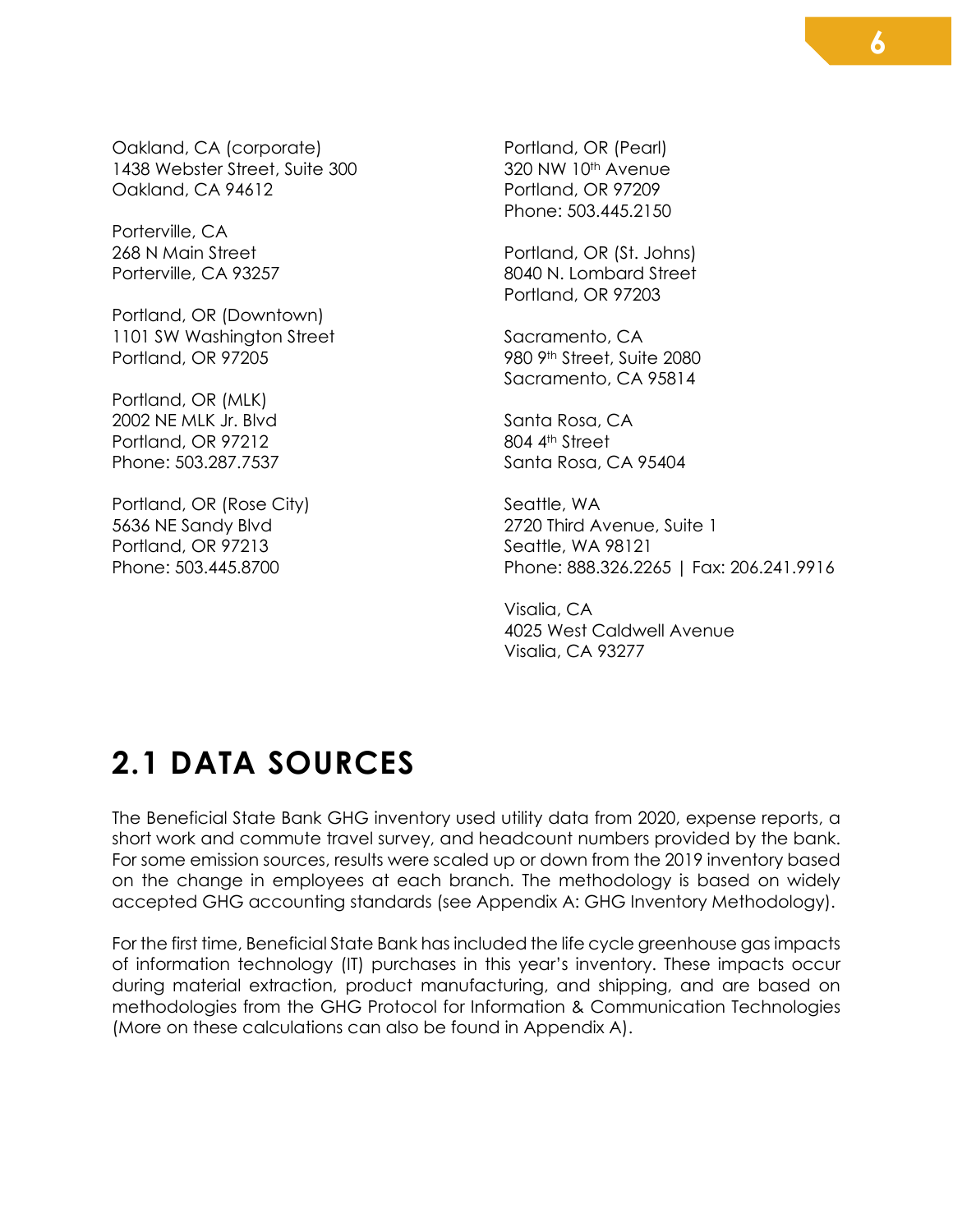### <span id="page-7-0"></span>**2.2 CHANGE AT BENEFICIAL STATE BANK**

Since its founding in 2007, Beneficial Bank has experienced considerable growth. In December 2010, it acquired ShoreBank Pacific. The merger greatly expanded the Bank's reach on the West Coast, and enhanced its capacity to serve its mission. ShoreBank Pacific, a pioneer of environmentally sustainable banking, served both Washington and Oregon. The joint forces produced an enlarged footprint covering a bio-regional territory some call the Salmon Nation and united the synergies of social justice and ecological banking. A few years later, in October 2013, Beneficial State Bancorp completed a stock purchase transaction of 90% of Albina Community Bank, bringing a Portland-based community bank that has been investing in individuals, families, businesses, and local neighborhoods for over 17 years into their family.

In July of 2016, Beneficial State Bank completed their acquisition of Pan American Bank (PAB). Pan American Bank, which in August 2015 merged with Finance and Thrift Company, has a long history of serving under-represented and under-served consumers and small businesses. Pan American Bank, co- founded by Romana Acosta Banuelos, the first Latina Treasurer of the United States, was established in 1964. Finance and Thrift, founded by a group of ranchers and farmers to make small loans to their workers, was established in 1925. Pan American is focused on transforming and empowering the community and is nationally recognized as a leading community bank, based on its advocacy-based style of banking. The Bank maintains a fully-bilingual staff (English/Spanish) ready to meet the needs of its customers and is active in the communities it serves through financial literacy education programs to local elementary, middle, and high schools, as well as through non-profits and faith-based organizations.

In 2018, Beneficial State Bank and Albina Bank formally merged, adding five new branches under the Beneficial State banner. These branches, all located in Portland, were the Beaumont, MLK, Rose City, Pearl, and St. Johns branches. In 2020 the bank consolidated, closing the North Hollywood, Modesto, and Portland – Beaumont branches. Overall, the bank has grown from four branches in 2011 to 14 branches in 2020, and from 48 FTEs in 2011 to 221 FTEs in 2020.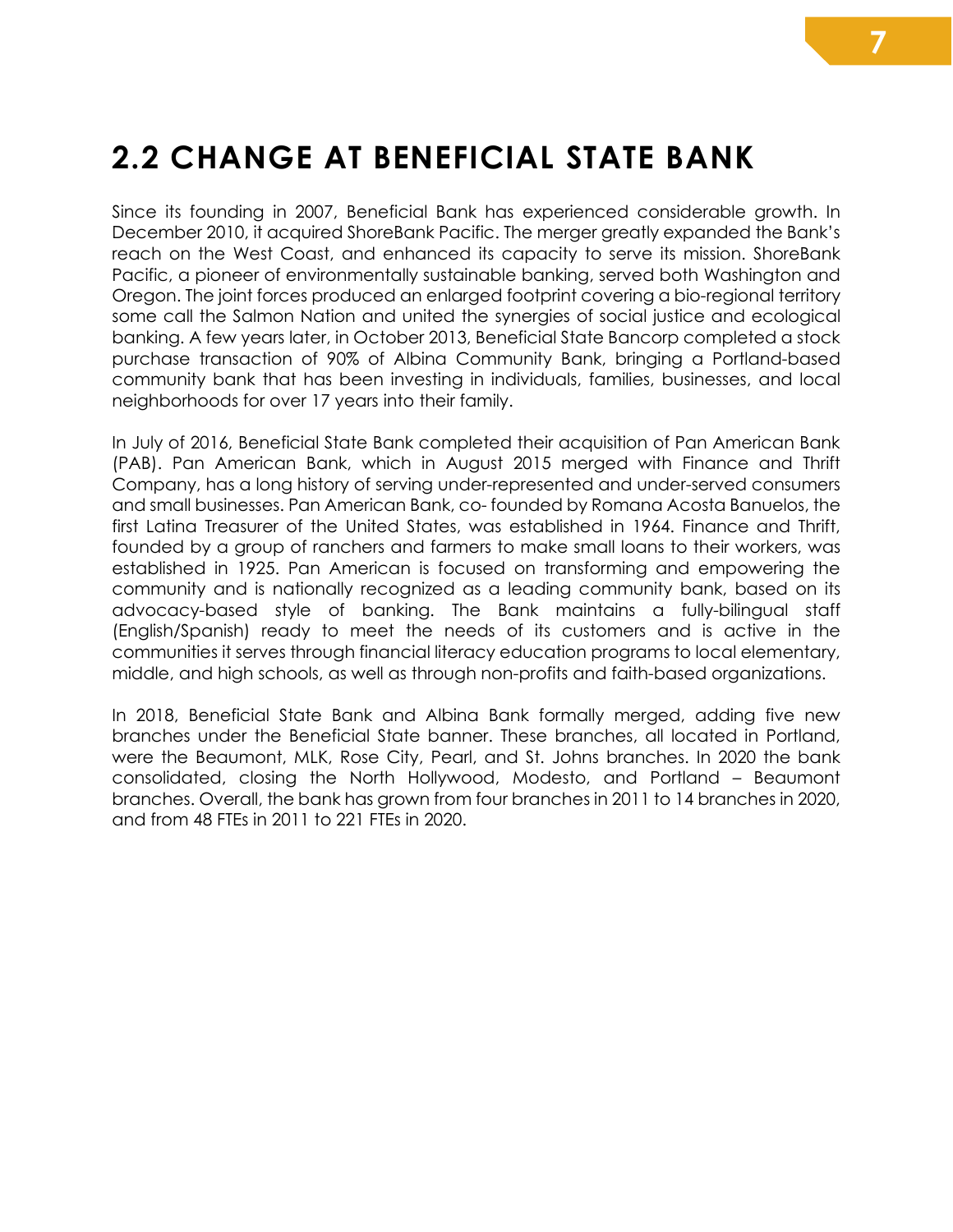## <span id="page-8-0"></span>3. GREENHOUSE GAS INVENTORY RESULTS

### <span id="page-8-1"></span>**3.1 BIG PICTURE**

In 2020, Beneficial Bank reduced its per-FTE carbon intensity for the sixth consecutive year and reduced its absolute CO2 equivalent emissions for the fourth consecutive year (following the acquisition of Pan American Bank and merger with Albina Bank). This continues the overall trajectory the bank has maintained since its first Climate Action & Sustainability Report in 2011, steadily decreasing its carbon intensity through a combination of thoughtful policies, practices, and staff engagement.

The following pages contain summary charts with detailed results and breakdowns from this year's inventory.



*Figure 1 displays each location's share of 2020 emissions.*

#### **Figure 1: Share of 2020 emissions by location.**

<span id="page-8-2"></span>The Porterville branch had the highest share of emissions in 2020 with 17%, followed closely by the Fresno (13%) and Portland – Pearl (11%) branches. Several factors go into each location's share of emissions, including the square footage of the location, number of employees, local transit options, and climatic factors such as the need for increased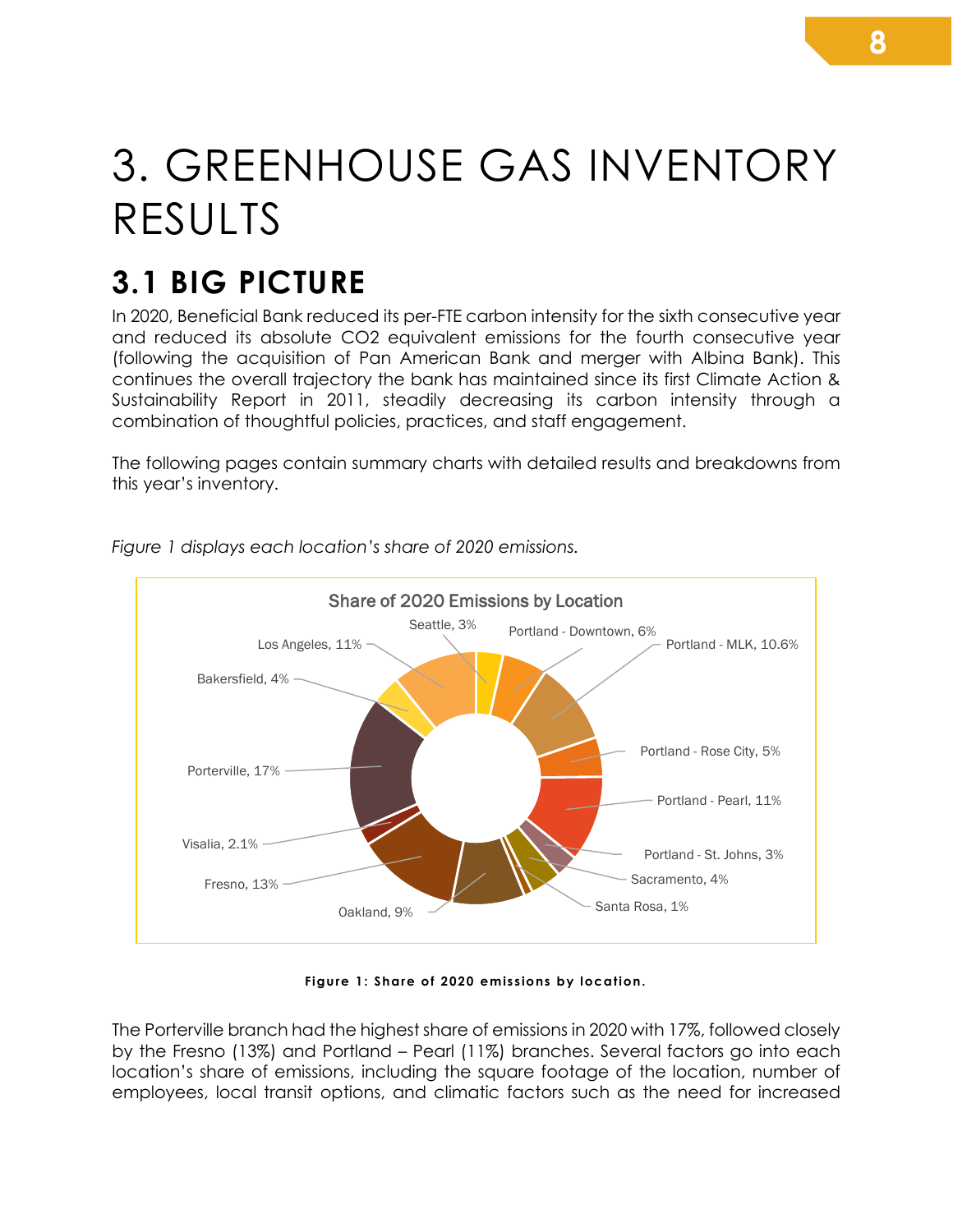cooling in the summers or heating in the winters. The Porterville branch has the highest number of FTEs with 51, while Fresno and Portland–MLK's emissions can be attributed to high quantities of natural gas and electricity use, respectively.



*Figure 2 displays 2020 emissions for each location, expressed in MTCO2e.*

**Figure 2: GHG inventory totals by location.**

<span id="page-9-0"></span>Porterville had the highest total emissions (73 MTCO2e), followed by Fresno (56 MTCO2e) and the Portland – Pearl branch (47 MTCO2e). Porterville's emissions came primarily from employee commutes and electricity use (31 MTCO2e from purchased electricity and 17 MTCO2e from employee commutes). Fresno's emissions primarily came from energy use (11 MTCO2e from purchased electricity and 29 MTCO2e from natural gas use) and employee commutes (9 MTCO2e). Fresno's natural gas use was by far the highest among Beneficial Bank's locations in 2020.

Between 2019 and 2020, every location except for Bakersfield and Los Angeles experienced a reduction in GHG emissions, with Bakersfield recording an increase of 1.5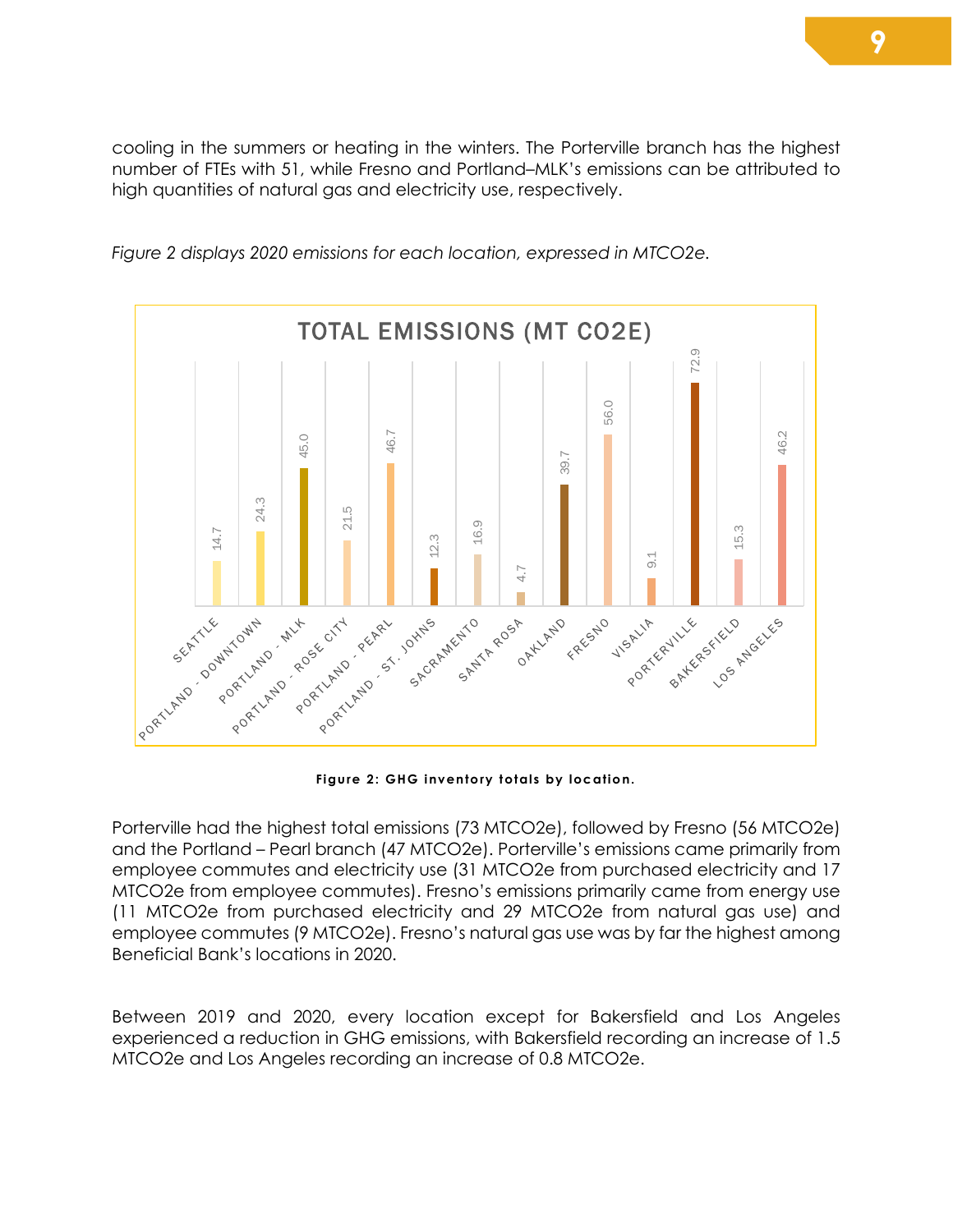

*Figure 3 displays carbon intensity, expressed in terms of MTCO2e/FTE, by location.*

**Figure 3: GHG inventory by location, normalized by FTE count.**

<span id="page-10-0"></span>Carbon intensity, measured in terms of absolute emissions normalized by FTE count, represents a degree of environmental efficiency and is a metric that can be compared year-over-year as the bank experiences changes in number of locations and FTEs. In 2020, the Portland – Rose City branch had the highest carbon intensity at 4.0 MTCO2e per FTE, followed by the Fresno (3.6 MTCO2e/FTE) and Portland - Pearl (3.5 MTCO2e/FTE) branches.

*Figure 4 displays total 2020 emissions by source.*



**Figure 4: GHG inventory by emission source [1](#page-10-2).**

<span id="page-10-2"></span><span id="page-10-1"></span><sup>&</sup>lt;sup>1</sup> The three rectangles in the bottom right corner of the chart represent paper, fleet, and water emissions.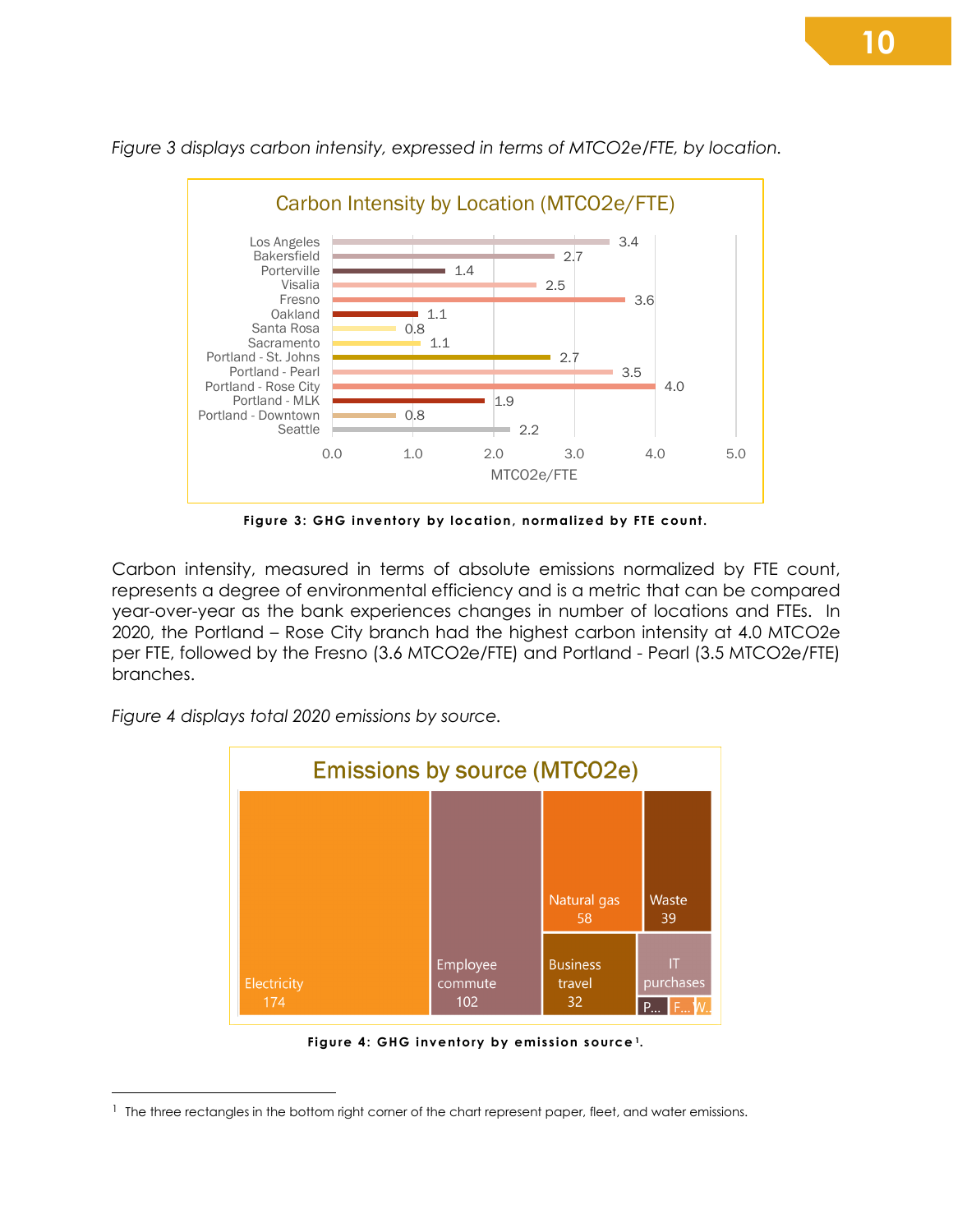Figure 4 shows that emissions from purchased electricity (174 MTCO2e) and employee commutes (102 MTCO2e) were the largest sources of emissions, which is common across organizations. Emissions from employee commutes decreased by 59%[2](#page-11-2) between 2019- 2020, while business travel emissions decreased by 59% and emissions from purchased electricity decreased by 7%.

*Figure 5 displays 2020 carbon intensity, expressed as MTCO2e/FTE, broken out by location and emissions source.*



**Figure 5: Carbon intensity by location and source.**

<span id="page-11-1"></span>Figure 5 describes which activities are most carbon intensive at the branch level. The Portland – Rose City branch accounted for the largest share of per-FTE employee commute emissions, while the Fresno branch experienced high per-FTE emissions from natural gas use.

### <span id="page-11-0"></span>**3.2 EMPLOYEE COMMUTE BREAKDOWN**

Due to the COVID-19 pandemic and shift to work-from-home, emissions from employee commutes declined significantly in 2020. All told, 102 MTCO2e were produced in 2020 related to employee commutes compared to 248 MTCO2e in 2019. However, emissions

<span id="page-11-2"></span><sup>2</sup> Many employees in 2020 shifted to work-from-home due to the COVID-19 pandemic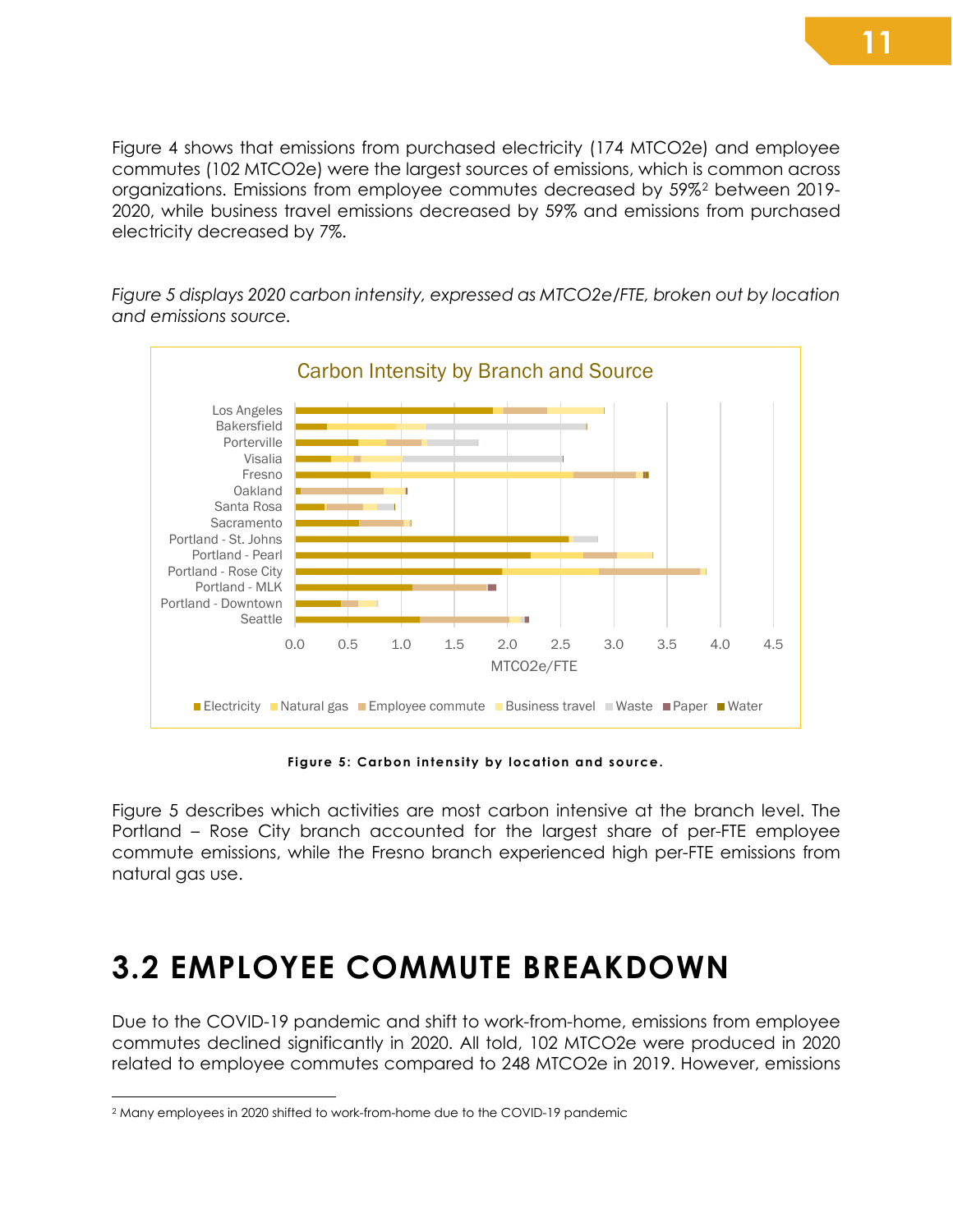from employee commutes still make up almost a quarter of the bank's emissions and the bank should continue to strive to reduce commute times and fossil fuel vehicle travel.

Efforts at Beneficial State Bank have resulted in a steady decrease in per/FTE and absolute emissions from employee commutes, and the bank is continuously analyzing options to encourage additional commute reductions. Data for commuter emissions was obtained through a short survey, with results scaled based on percentage of employees responding by location.



*Figure 6 displays total 2020 employee commute emissions by location.*

Figure 6: Transportation emissions by location.

<span id="page-12-0"></span>Figure 6 shows that Oakland and Fresno accounted for the highest number of employee commute emission, followed by the Los Angeles and Porterville locations. In general, these locations have high numbers of FTEs, although commute distance and primary commute mode vary across locations. The Bakersfield branch recorded 0 MTCO2e for 2020 due to work-from-home conditions.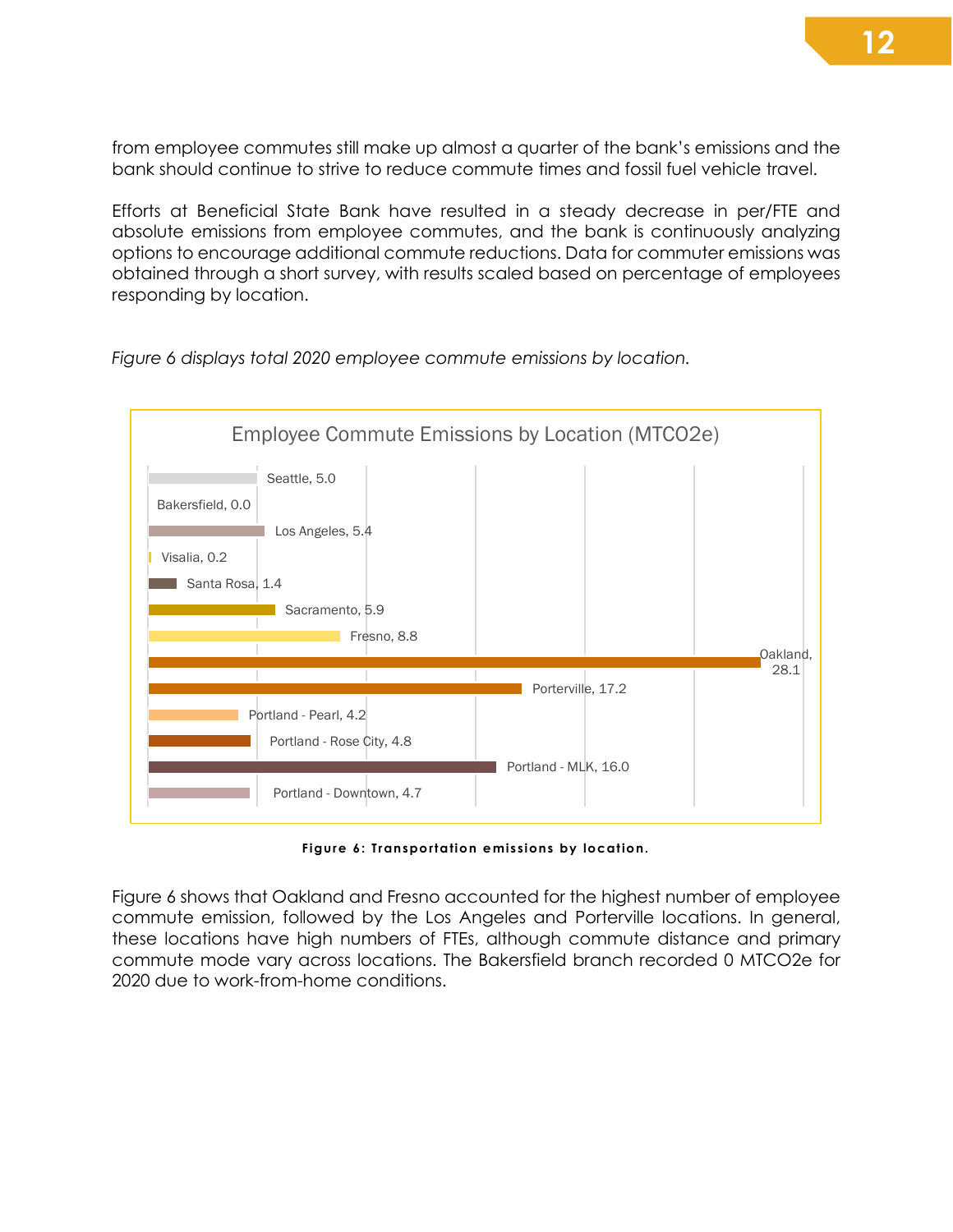*Figure 7 displays the employee commute mode split (percentage of miles traveled using a particular type of transportation) for 2020 commute miles.*



**Figure 7: Miles commuted in 2020 by transportation mode.**

<span id="page-13-1"></span>Figure 7 shows that fossil fuel vehicle travel still comprises the vast majority (over 78%) of employee commute miles, although rail (9%) and hybrid electric commutes (6%) account for a considerable portion. Commute by electric vehicle, ferry, bike, and walking lag behind the other modes (less than 3% of commuter miles combined).

### <span id="page-13-0"></span>**3.3 BUILDING ENERGY USE BREAKDOWN**

Building energy use is the largest contributor to the bank's emissions. However, three branches consume electricity with very low carbon intensity. In Seattle, purchased electricity is generated using almost exclusively hydropower, which emits no greenhouse gases. The Oakland branch relies on some PG&E power, but a large amount of the electricity used in the building is offset from a rooftop solar photovoltaic system. Still, reducing energy usage at all branches would result in increased cost savings and is worth investing in.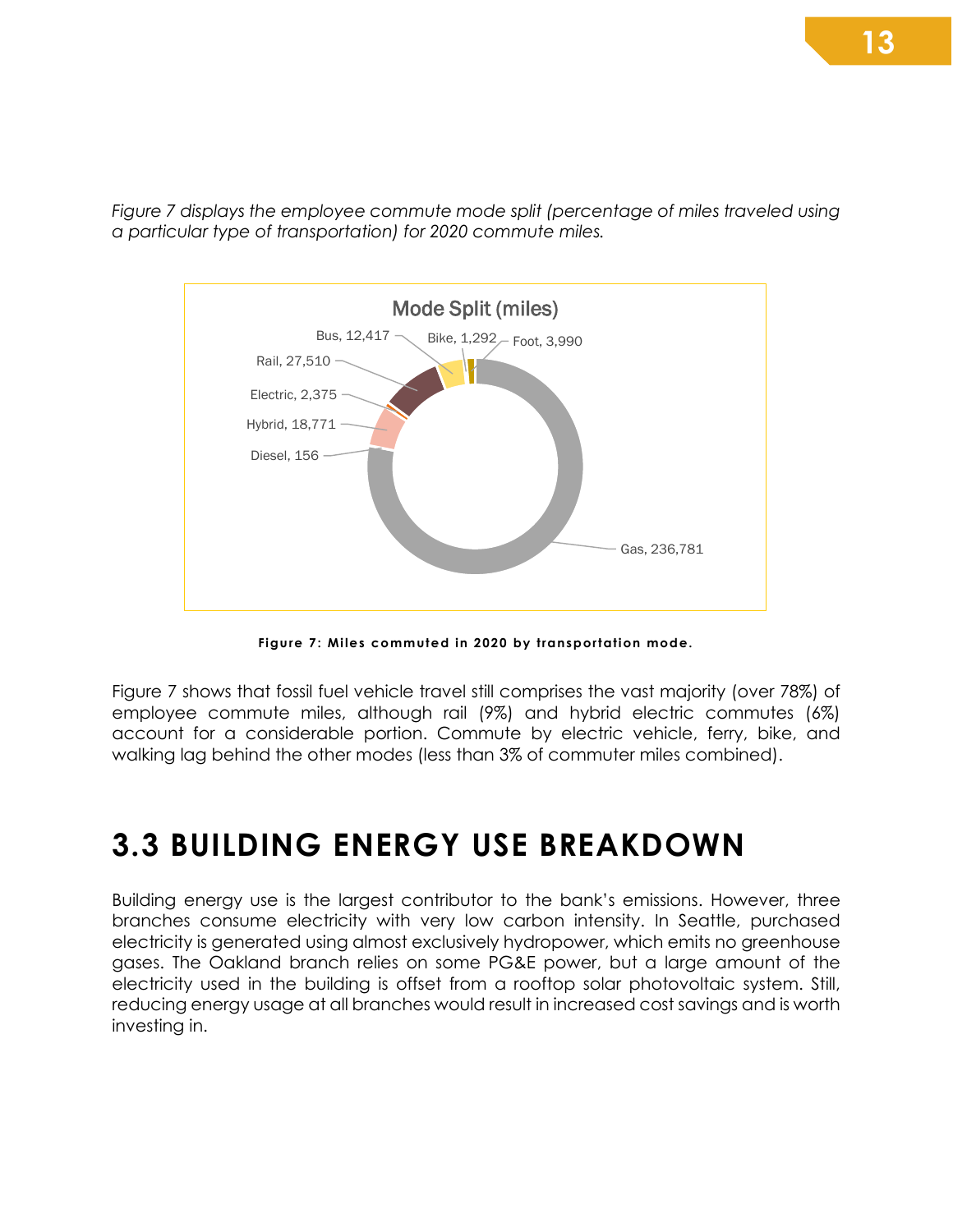2.1 30.6 10.7 24.2 1.0 12.7 25.4 9.8 28.8 10.3 7.1  $\blacksquare$  1.5  $\blacksquare$  1.1 8.5 0.0 5.0 10.0 15.0 20.0 25.0 30.0 35.0 **Oakland** Porterville Fresno Los Angeles Visalia Portland - Downtown Portland - MLK Portland - Rose City Portland - Pearl Portland - St. Johns Seattle Bakersfield Santa Rosa **Sacramento** Electricity Emissions by Location

*Figure 8 displays emissions from electricity use by location.*

Figure 8: GHG emissions from electricity by location.

<span id="page-14-0"></span>Figure 8 shows that the Porterville and Portland – Pearl branches generated the highest MTCO2e from purchased electricity for 2020 (30.6 MTCO2e and 28.8 MTCO2e, respectively), followed by the Portland - MLK (25.4), and Los Angeles (24.2) branches. Overall, 2020emissions from purchased electricity were down 7% from 2019 levels.

*Figure 9 displays emissions from natural gas use by location.*



<span id="page-14-1"></span>**Figure 9: Natural gas use by location (locations not listed do not use natural gas).**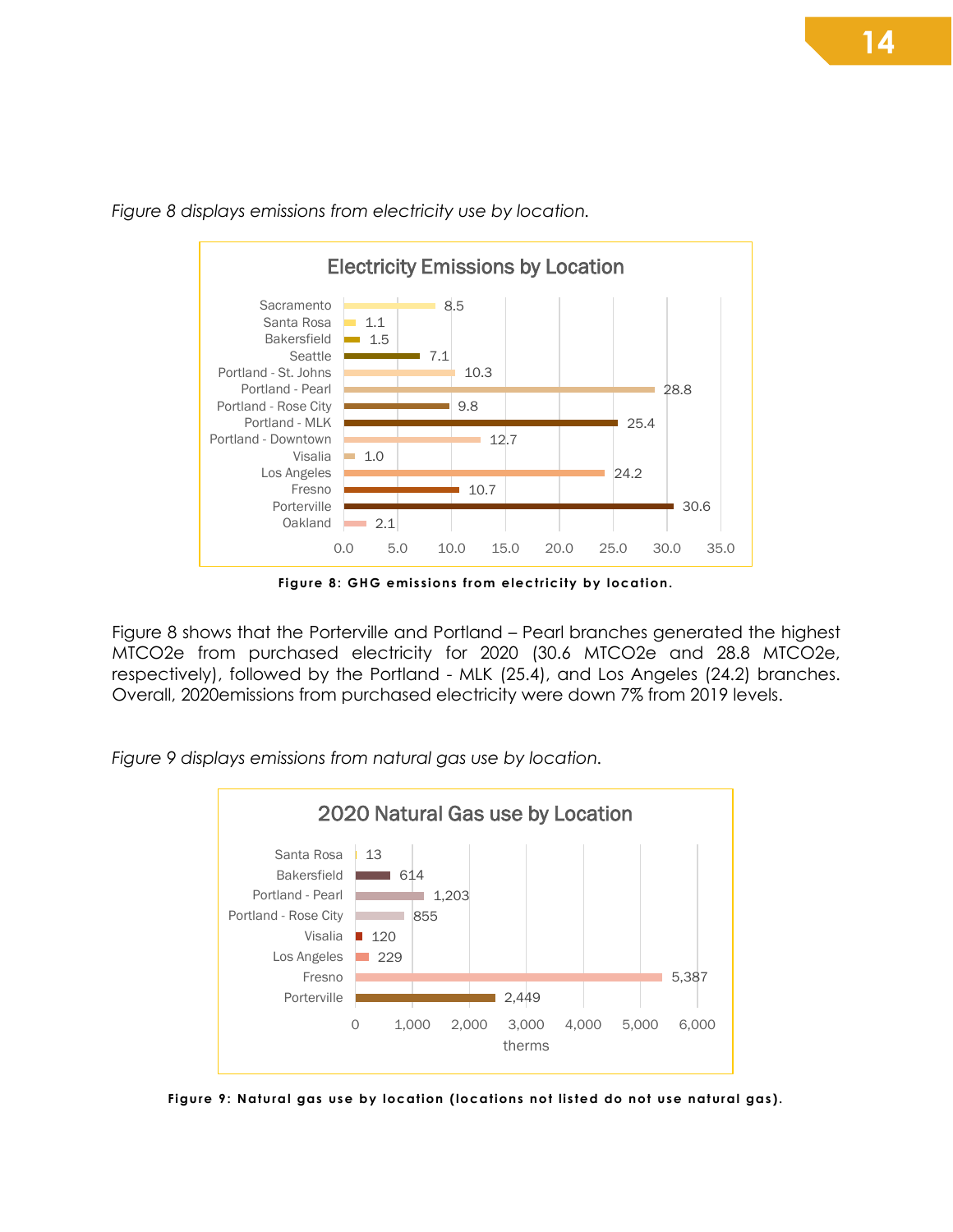Figure 9 shows natural gas use, expressed in therms, by location. Fresno once again had by far the largest amount of natural gas use, which was the case the past two years. Fresno does not have a large FTE count, so it's recommended that the bank conduct an energy audit at this location to determine the cause of high natural gas use. Because the bank owns the building and the property that the Fresno branch is located on, there may be cost-effective fuel switching opportunities worth exploring (see section 5: Recommendations for a complete list of recommended actions).

### <span id="page-15-0"></span>**3.4 TRENDS**

Overall, the bank's sustainability efforts have resulted in a consistent downward trend in emissions per-FTE. While absolute emissions have increased and decreased over time due to the bank's various mergers, acquisitions, and consolidations, emissions have declined the past two years indicating the bank's overall efforts have been effective.



*Figure 10 displays yearly bank-wide emissions from 2011 through 2020.*

**Figure 10: Total yearly GHG emissions.**

<span id="page-15-1"></span>Figure 10 displays yearly emissions produced by Beneficial Bank's operations. Increases in emissions can be clearly seen where the bank expanded in 2012-2013 (addition of the Sacramento branch), 2015-2016 (addition of the Santa Rosa branch), 2016 (addition of the former Pan American Bank and Finance & Thrift Bank branches), and 2017-2018 (addition of the former Albina Bank branches).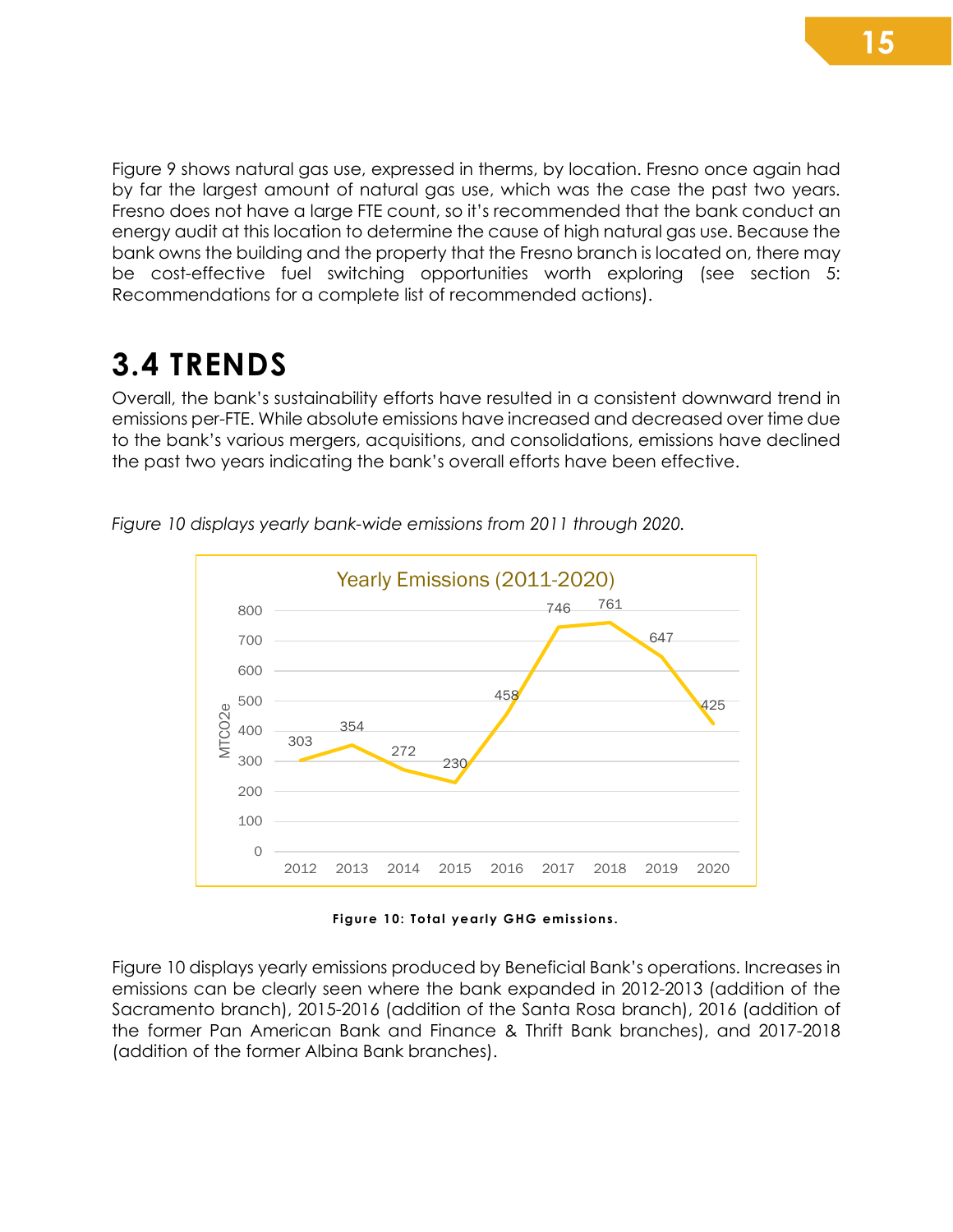*Figure 11 displays bank-wide carbon intensity, expressed in terms of MTCO2e per-FTE, from 2011-2020.*



**Figure 11: Average yearly carbon intensity.**

<span id="page-16-0"></span>Figure 11 displays the dramatic improvement Beneficial State Bank has made since 2011. Despite the increase in number of employees and branches, the bank has reduced overall carbon intensity from 6.8 MTCO2e/FTE in 2011 to 1.9 in 2020, a reduction of more than 72%. The largest decreases in carbon intensity have come from reductions in natural gas use, employee commute, and business travel. Carbon intensity from natural gas has decreased from 1.03 to 0.3, business travel carbon intensity has decreased from 1.67 to 0.1, and employee commute carbon intensity has decreased from 2.68 to 0.5.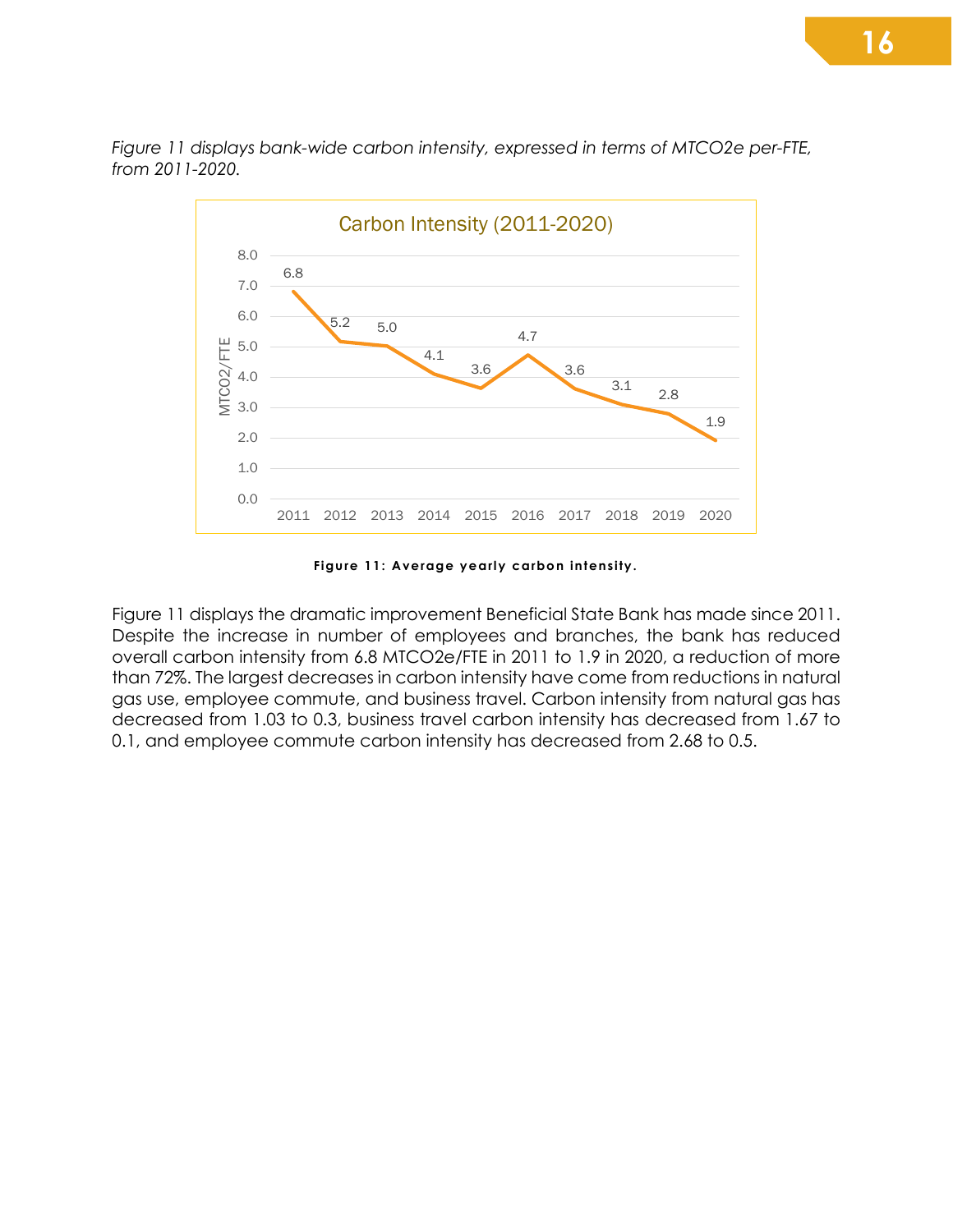# <span id="page-17-0"></span>4. RECENT & ONGOING ACTIONS

Beneficial State Bank continues to take significant actions to reduce GHG emissions and enhance environmental sustainability. This includes implementing recommendations from prior Climate Action and Sustainability Reports, developing new initiatives, and purchasing carbon offsets to become a carbon neutral business. Recent and ongoing sustainability actions at Beneficial State Bank include:

- **A Carbon Balanced Bank.** For 2020 emissions, as in prior years, Beneficial State Bank has become a Carbon Balanced Bank through the purchase of certified carbon offsets from Forterra and Carbon Lighthouse equivalent to the bank's total Scope 1, 2, and 3 greenhouse gas emissions. Forterra offsets carbon by planting trees in the Puget Sound area as part of its comprehensive habitat restoration efforts. Carbon Lighthouse performs turnkey energy efficiency and renewable energy projects for office buildings, hotels, large apartment buildings, industrial facilities, and schools. In 2020, Beneficial State Bank will use offsets for the total metric tons of CO2-equivalent emissions produced.
- **Zero Waste Campaign**. This project, led by the Green Team, has worked to make progress towards zero waste through various activities. Due to the COVID-19 pandemic, waste audits were suspended and have not yet resumed.
- **Beneficial State Bank Green Team.** Formed in 2013, the Beneficial State Bank Green Team plans and implements projects and strategies aimed at reducing the Beneficial State Bank footprint, including the introduction of fun and engaging activities like wasteless potlucks and a sustainability-related speaker series for employees. The Green Team is currently on hiatus as it seeks to find the areas of greatest impact while the bank integrates new branches and employees.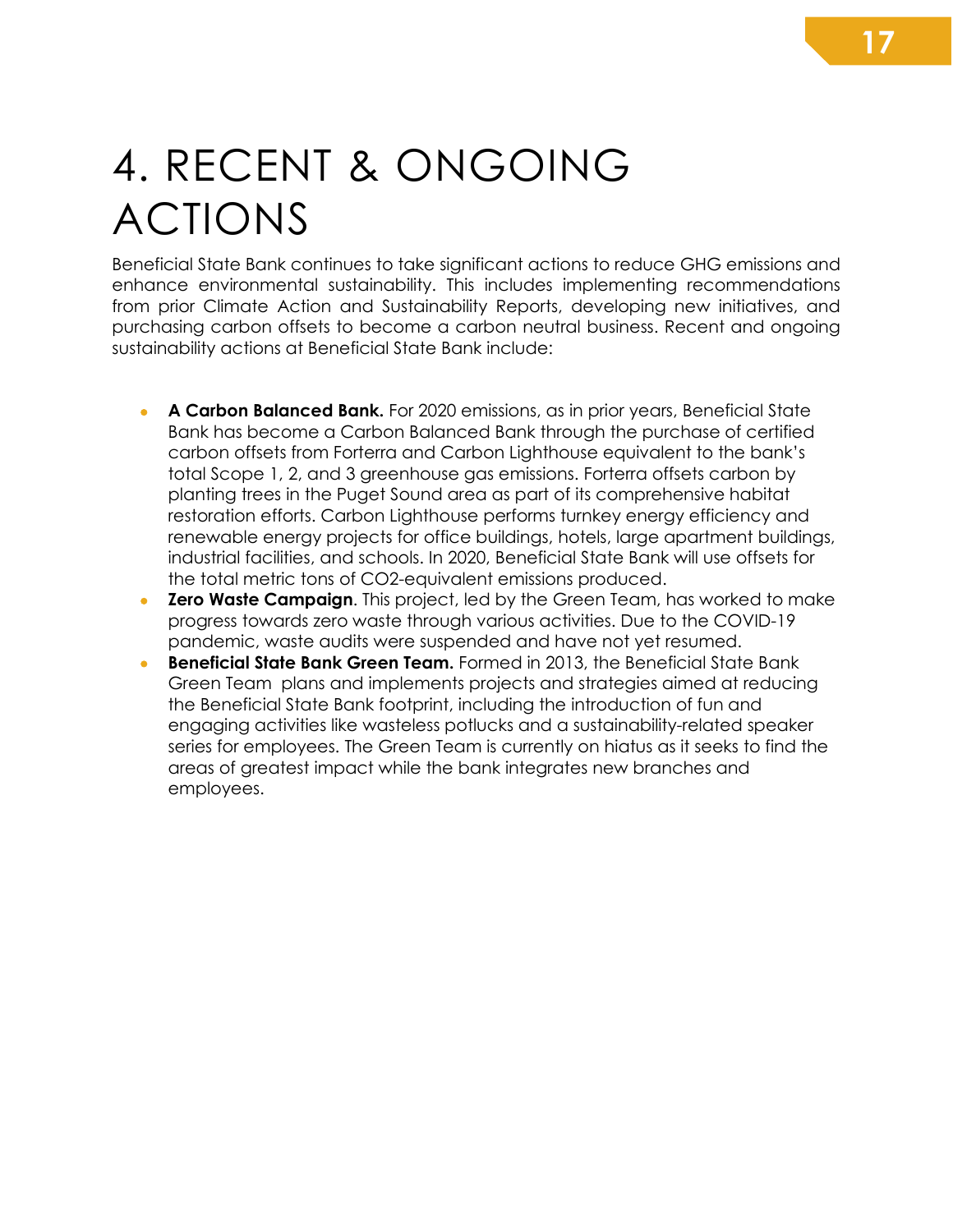## <span id="page-18-0"></span>5. RECOMMENDATIONS

Based on the results of the bank's 2020 GHG inventory, the following list of actions is recommended to mitigate the bank's remaining GHG emissions.

- Explore fuel switching opportunities for the Fresno and Porterville branches by conducting energy audits at those branches (the bank owns both the buildings and the property at these locations and is able to invest in energy efficiency upgrades). Based on the findings of the audits, invest in energy efficiency projects such as energy management software.
- Explore transit commute options for employees, including connected trip and behavior change smartphone apps such as Moovit (SF Bay Area), Transit (national), and Car2Go (Portland). Engage with employees as part of new hire on ongoing trainings to increase awareness and use of alternative transit options (result of the 2020 commuter survey indicate which employees may be open to these opportunities).
- Continue to explore on-site electric vehicle charging stations for bank-owned properties. Use lessons learned from EV charging stations installed at the Fresno branch to expand to other locations. Continue to explore funding opportunities from CALeVIP and other programs.
- Use the COVID-19 pandemic as a learning laboratory to explore remote work and training options. Look for ways to reduce business travel through virtual meetings and workshops, and ways to reduce employee travel through virtual training for new staff and remote professional development options for senior staff.
- Subscribe to green power opt-up programs available through local utilities or community choice aggregations (for example, Sonoma Clean Power offers the 100% renewable EverGreen program to Santa Rosa commercial customers).
- Further explore green procurement opportunities, including transition to paperless systems, ethical product sourcing, and including environmental aspects in negotiations with suppliers and contractors.
- Look for ways to reinvigorate the bank's Green Team and EcoChallenge participation. Given the COVID-19 pandemic, explore virtual trainings and workshops in lieu of in-person events.
- Explore Green Business certifications for locations that have not already been certified.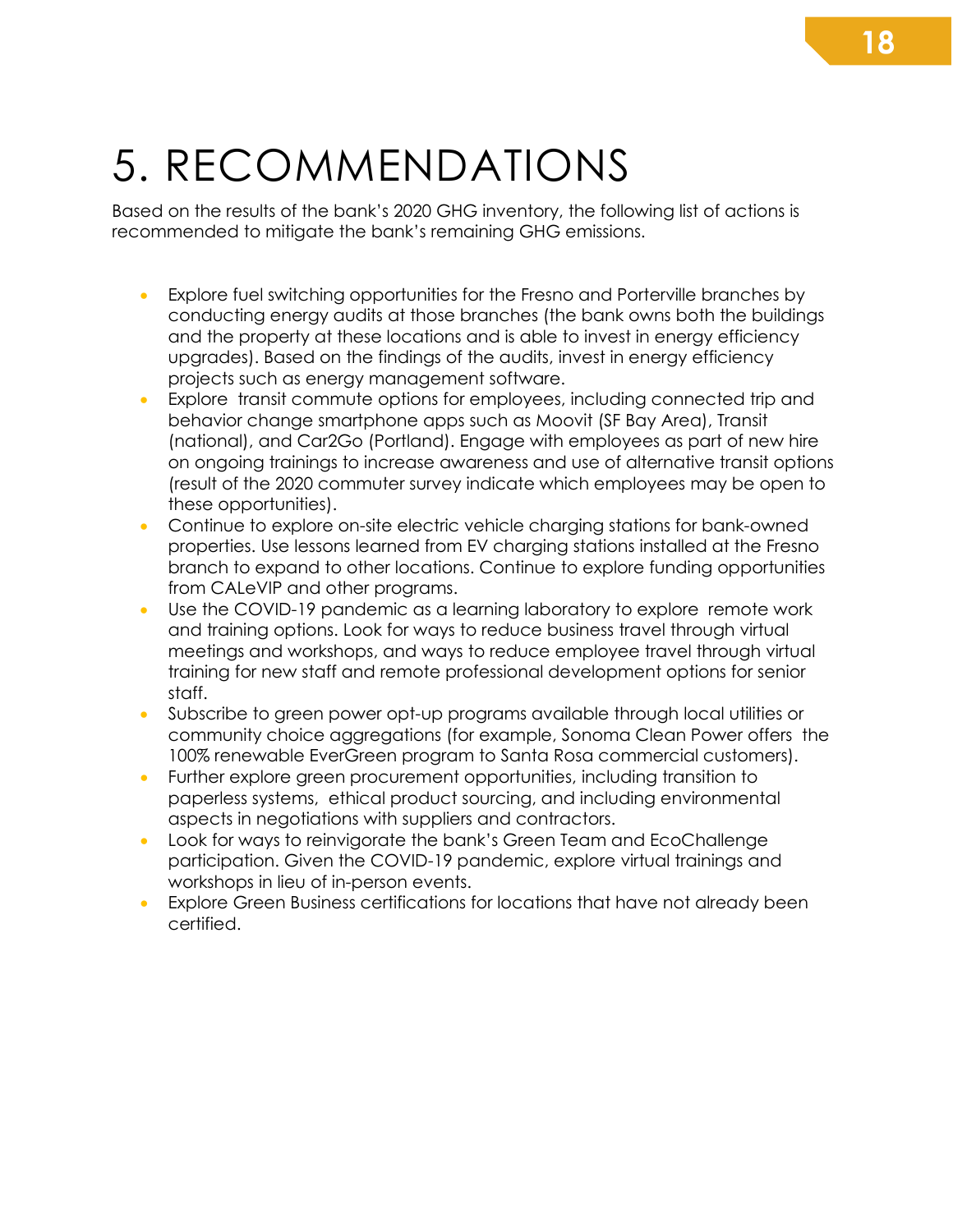## <span id="page-19-0"></span>APPENDIX A: GHG INVENTORY METHODOLOGY

Our methodology is based on GHG account principles from the WRI/WBCSD Corporate Standard GHG Protocol.

**Electricity and natural gas:** Calculations were based on 2020 utility bills where possible. At the Oakland and Sacramento branches, utility bills were not available since payments are made to the building landlord based on the total building usage, the square footage occupied by the branch, and the total building square footage. In these cases, the dollar amount spent on electricity is the only number provided, and thus was divided by an average cost of electricity. Where information was missing, data from the most recent inventory year was used instead. GHG emissions in this category were computed using published emission factors for electricity providers (PG&E, SCE, SMUD, Sonoma Clean Power) where possible; otherwise, emission factors were taken from eGRID for the California and Northwest Power Pool subregions.

**Employee commute:** Results from an employee commute survey were used to calculate commute-related emissions. Survey responses contained information on employee commute modes, distances, and frequency, which were converted into annual personmiles traveled. These distances were scaled based on the branch-level response rate (e.g., distances from the 32 survey responses from employees at the Oakland branch were multiplied by 113% to scale up to the Oakland FTE count of 36). The scaled distances were updated based on updated 2020 EPA emissions factors.

**Business travel:** Business travel emissions were calculated using data on auto miles, taxi/Uber miles (converted from fares paid), and flight miles (categorized into short-, medium-, and long-haul flights), updated based on updated 2020 EPA emissions factors.

**Purchased Paper:** Reported paper purchases were 100% recycled content whenever possible, and estimation was made for 20# standard recycled paper (EPA Waste Reduction Model). An updated analysis of paper data using improved methodology was performed between the completion of the 2017 and 2018 reports, and this updated methodology was used for this report. This analysis uses exact quantities of paper used for each location, and represents a more accurate quantity of MTCO2e than inventories predating 2018.

**Waste:** 2020 waste emissions were calculated differently than in previous years. Where in the past waste emissions have been scaled based on changes in branch-level FTE count, for 2020 waste emissions were calculated based on volume of container size, type of container (landfill, recycling, green waste), and pickup schedule. It was assumed that all containers were full upon pickup. Waste emissions factors from U.S. EPA were used to calculate GHG emissions.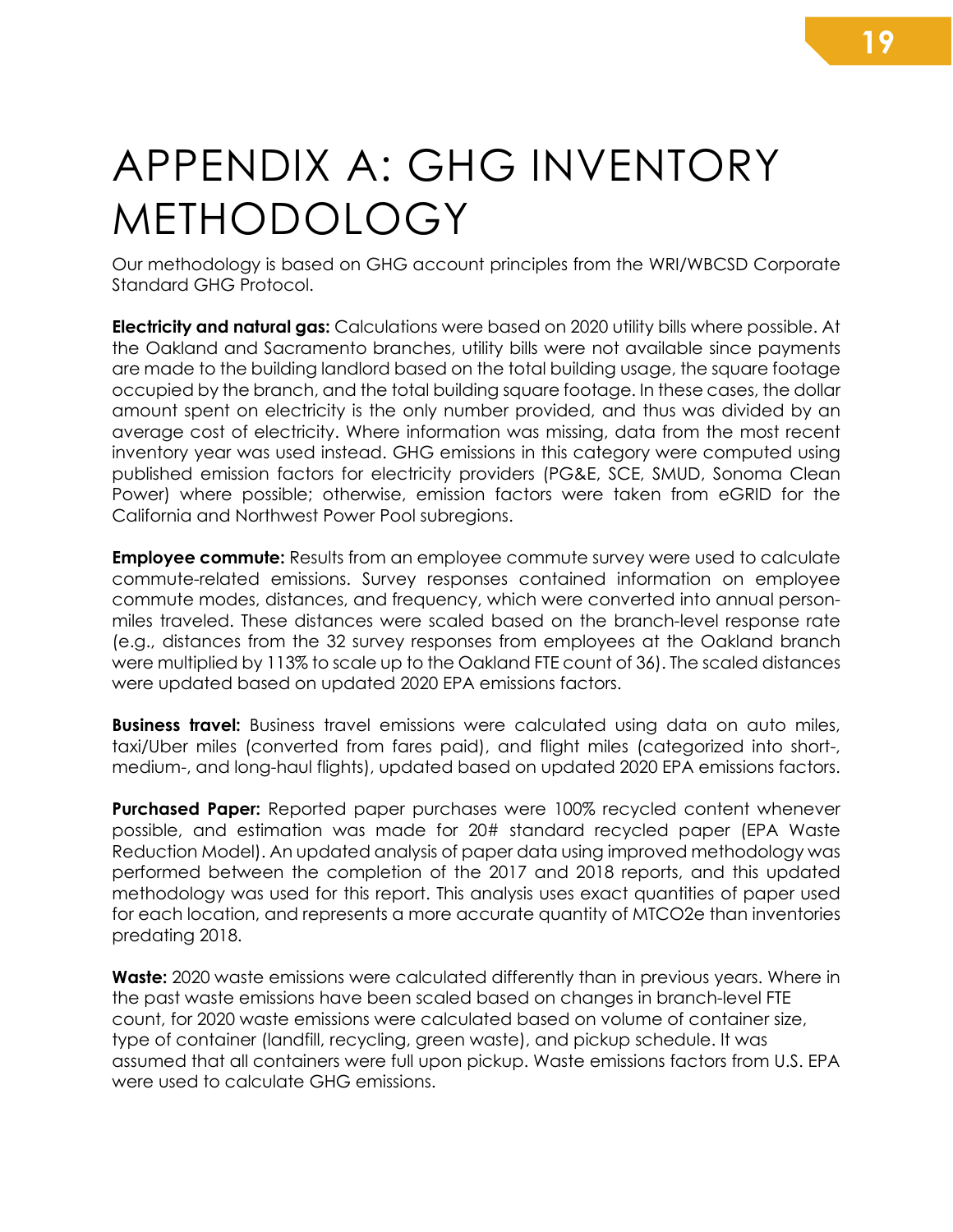**Water:** As good-quality data for water for 2020 was unavailable, branch-specific results were estimated by scaling 2019 results based on change in headcount between the two years. It is important to note that, when exploring branch-level metrics for these sources, changes in overall bank FTE count may result in a disproportionate change in these categories.

**Shipping:** As data on shipping was unavailable, and as quality shipping data has been unavailable for many years, and as shipping emissions have traditionally made up less than 1% of total emissions, they have been excluded from this inventory. If high quality shipping data becomes available in the future, the bank will consider adding this back into the inventory.

**IT purchases:** IT purchases were grouped into one of five categories as appropriate (TVs, desktop computers, laptop computers, tablets, and smartphones). Total purchases in these categories were multiplied by a per-unit emission factor. IT equipment that did not fit into one of the five specified categories was excluded from the analysis. The emission factor, which is consistent with the GHG Protocol, includes embodied life cycle emissions from material extraction, manufacturing, and shipping of the products. Energy use for IT equipment is included in the bank's energy data, therefore it is excluded from the embodied emission calculations.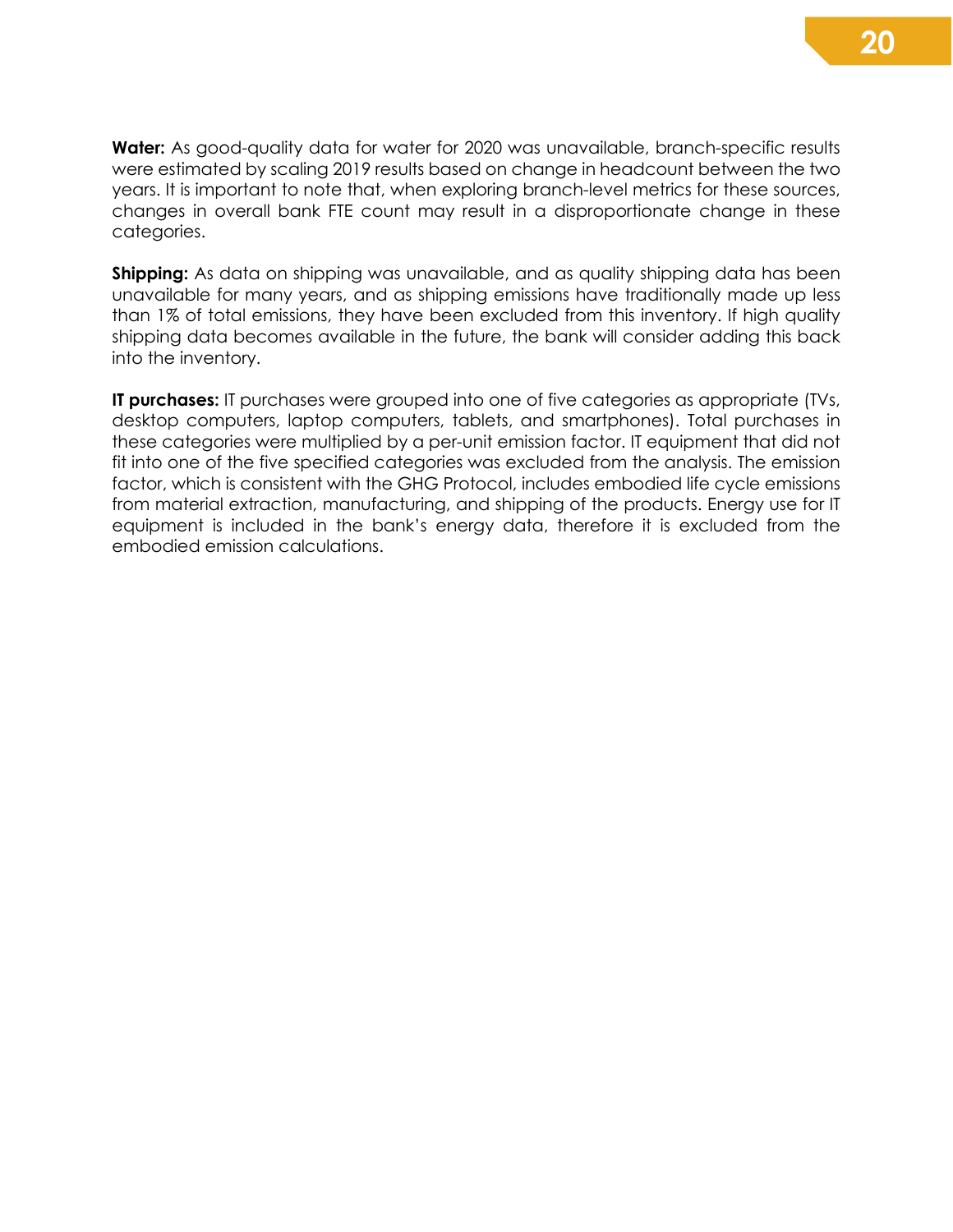## <span id="page-21-0"></span>APPENDIX B: SUPPLEMENTARY **CHARTS**

*Figure 12 displays 2020 emissions, expressed in terms of MTCO2e, by location and emission source.*



<span id="page-21-1"></span>**Figure 12: GHG emissions by location and source.**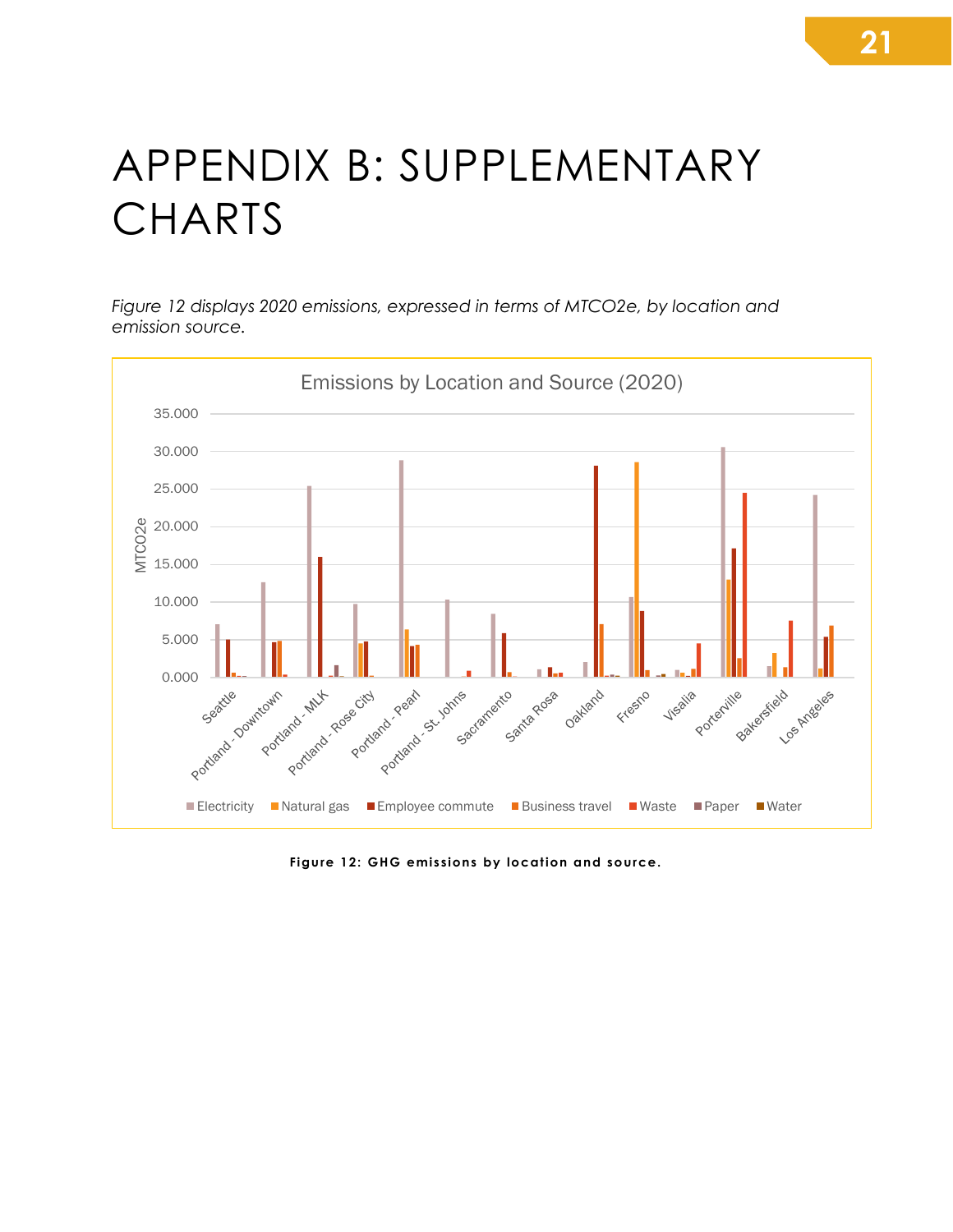*Figure 13 displays 2020 carbon intensity, expressed in terms of MTCO2e per-FTE, by emissions source.*



<span id="page-22-0"></span>*Figures 14-17 display regional emissions, expressed in terms of MTCO2e, for energy, employee commute, and business travel for 2020.*



<span id="page-22-1"></span>**Figure 14: Regional electricity emissions.**



<span id="page-22-2"></span>**Figure 15: Regional natural gas emissions.**



<span id="page-22-3"></span>**Figure 16: Regional commute emissions.**



<span id="page-22-4"></span>**Figure 17: Regional business travel emissions.**

<span id="page-22-5"></span><sup>&</sup>lt;sup>3</sup> The carbon intensity from water was 0.01.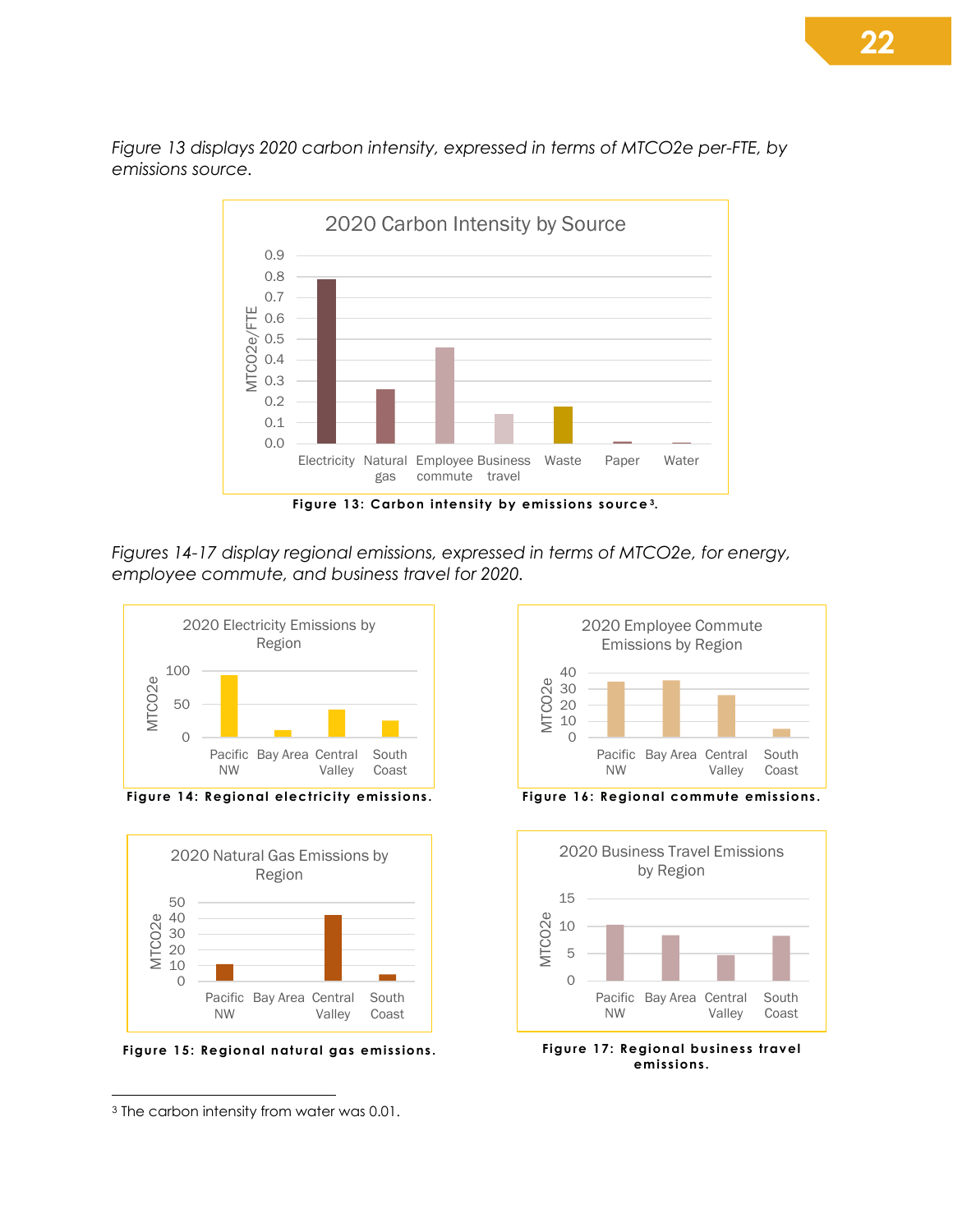

*Figure 18 displays share of 2020 electricity use, expressed in terms of kWh, by location.*

**Figure 18: kWh consumption by location.**

<span id="page-23-0"></span>*Figure 19 displays 2020 business travel emissions, expressed in terms of MTCO2e, by mode of travel.*



<span id="page-23-1"></span>**Figure 19: Business travel emissions by mode.**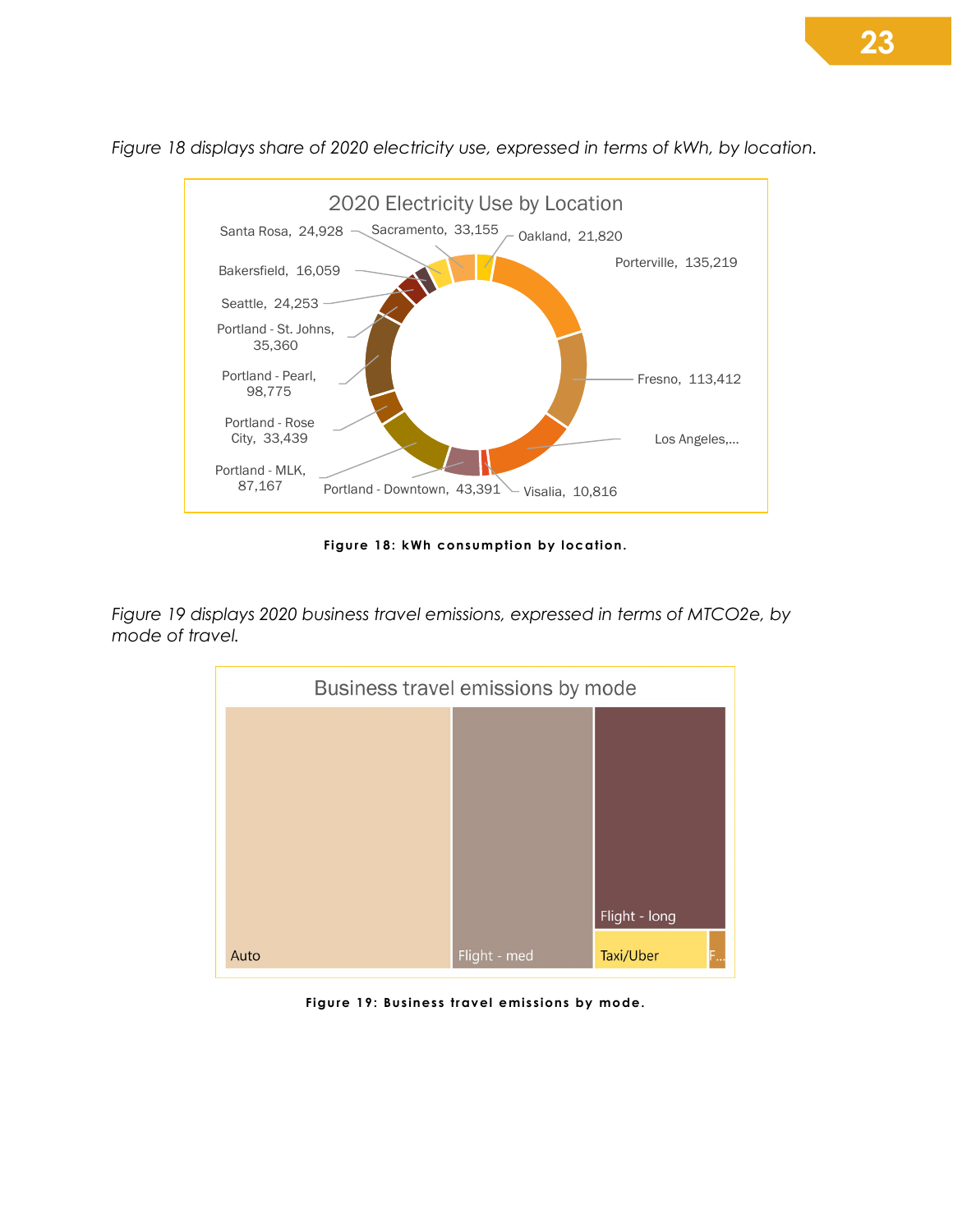

*Figure 20 displays bank-wide Full-Time Employee (FTE) counts from 2011-2020.*

<span id="page-24-0"></span>**Figure 20: Yearly FTE count.**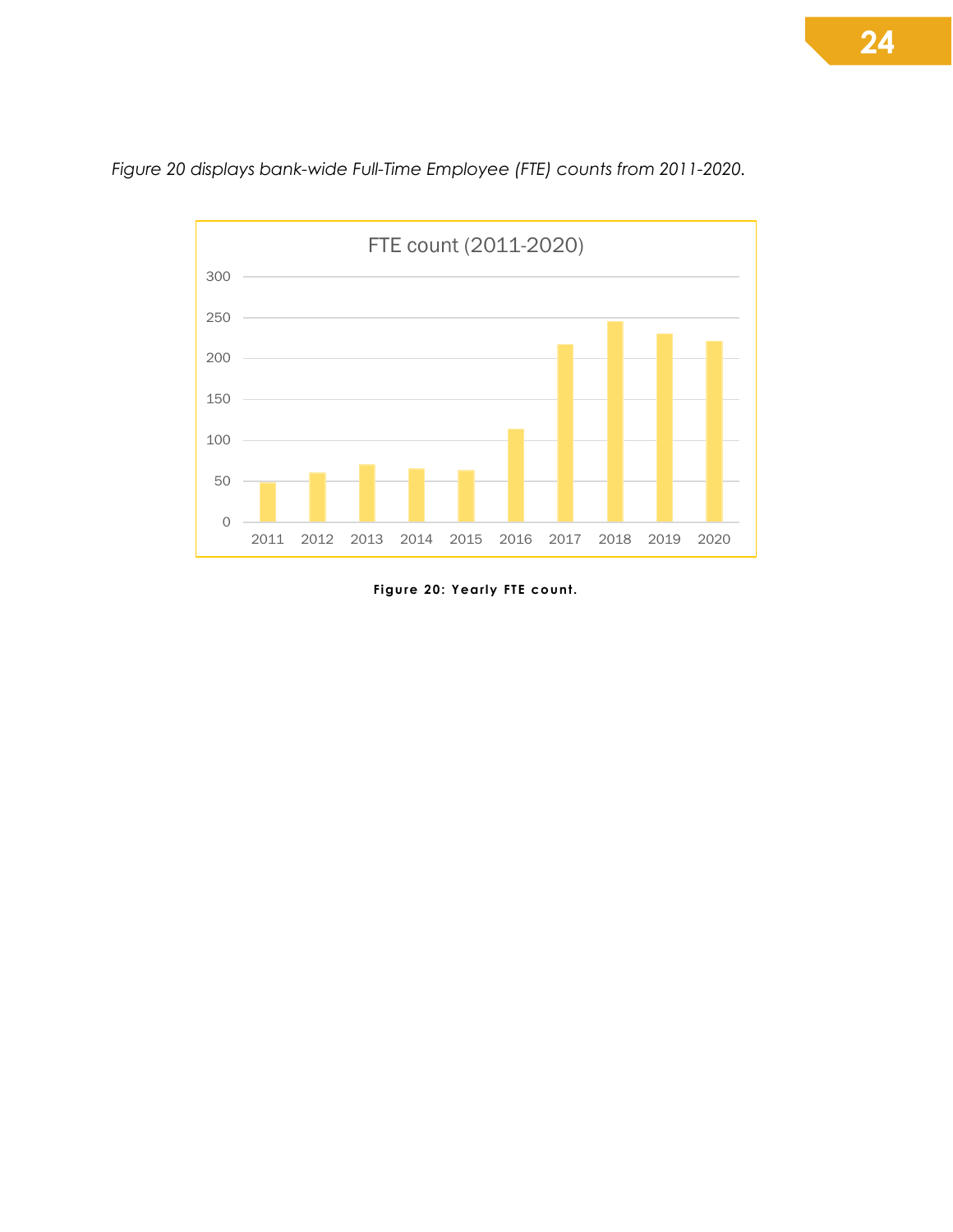# <span id="page-25-0"></span>APPENDIX C: ENERGY DATA

| <b>LOCATION</b>      | <b>KWH</b> |
|----------------------|------------|
| Oakland              | 21,820     |
| Porterville          | 135,219    |
| Fresno               | 113,412    |
| Los Angeles          | 104,291    |
| Visalia              | 10,816     |
| Portland - Downtown  | 43,391     |
| Portland – MLK       | 87,167     |
| Portland - Rose City | 33,439     |
| Portland - Pearl     | 98,775     |
| Portland – St. Johns | 35,360     |
| Seattle              | 24,253     |
| <b>Bakersfield</b>   | 16,059     |
| Santa Rosa           | 24,928     |
| Sacramento           | 33,155     |

| <b>LOCATION</b>      | <b>THERMS</b>  |
|----------------------|----------------|
| Oakland              | $\overline{0}$ |
| Porterville          | 2,449          |
| Fresno               | 5,387          |
| Los Angeles          | 229            |
| Visalia              | 120            |
| Portland - Downtown  | O              |
| Portland – MLK       | O              |
| Portland – Rose City | 855            |
| Portland - Pearl     | 1,203          |
| Portland – St. Johns | ∩              |
| Seattle              | 0              |
| <b>Bakersfield</b>   | 614            |
| Santa Rosa           | 13             |
| Sacramento           | 0              |